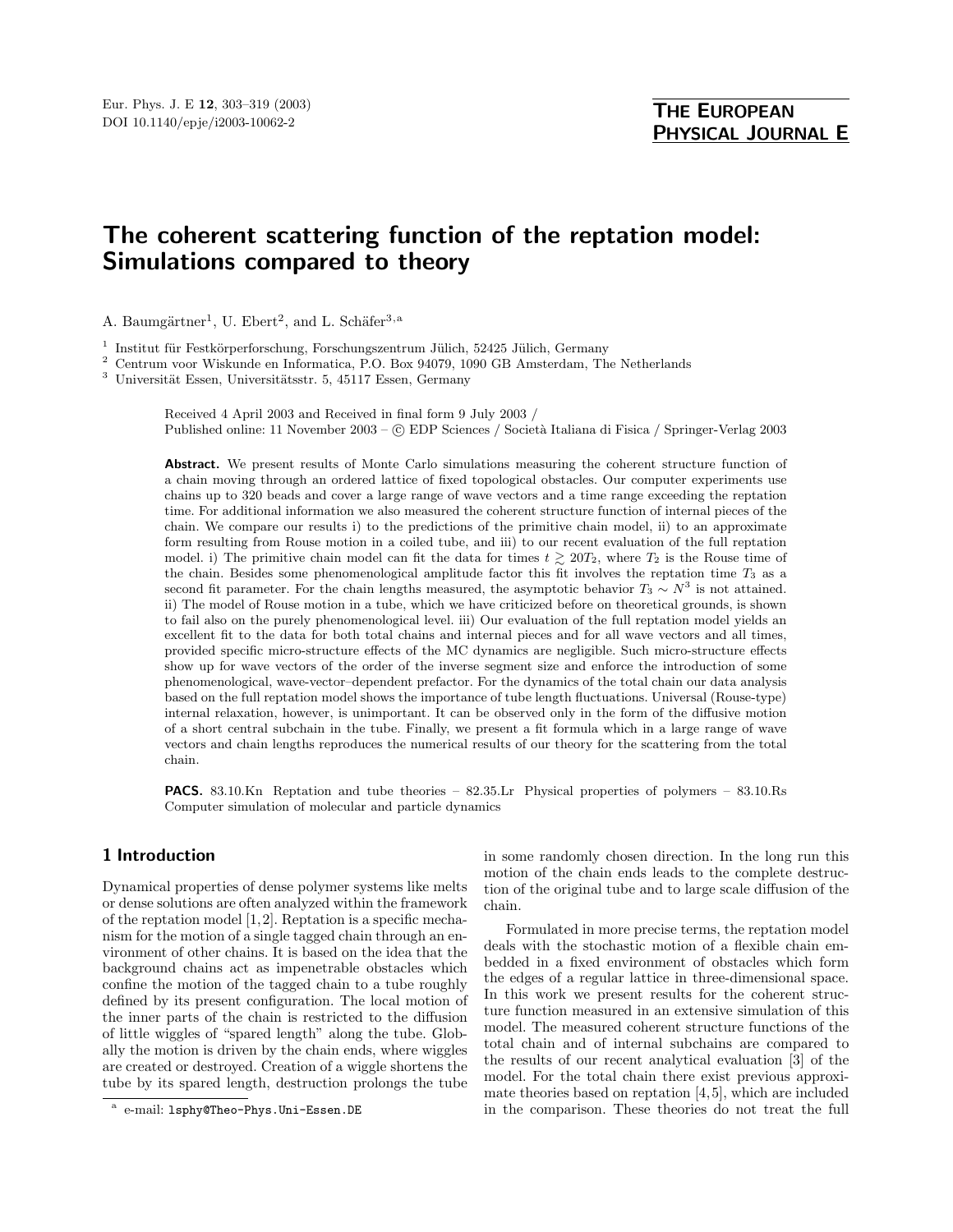dynamics of the model, but neglect so-called "tube length fluctuations". For typical chain lengths used in (computer or physical) experiments these fluctuations are known to yield important contributions, as has first been pointed out in reference [6] in the context of an analysis of the viscosity.

As mentioned above, results of the reptation model are generally used to analyze data for systems like polymer melts [7], where the surrounding of a given chain certainly is far from forming an ordered time-independent lattice of obstacles. Clearly the surrounding chains slowly move away, which leads to "constraint release" [8], an effect that becomes important [7] outside the limit of asymptotically long chains. Also disorder in the distribution of obstacles might lead to fluctuations in the local tube diameter, thus affecting the local mobility of spared length. In this work we omit all such effects of the environment and study the coherent structure function of the pure reptation model, as described above. This is a necessary prerequisite for an analysis aiming at the separation of the different effects present in a real melt.

To illustrate the problem we now briefly recall some typical results [1,2] of reptation, as established for very long chains. We concentrate on the motion of an internal segment, which from a theoretical point of view is the simplest quantity to discuss.

Simple as it is, the reptation scenario involves several time scales and leads to a rich phenomenology. It needs a microscopic time  $T_0$  before the chain feels the existence of constraints due to its surrounding. Generally,  $T_0$  is taken as the Rouse time of a short subchain of  $N_e$  segments:  $T_0 \sim$  $N_e^2$ , where the "entanglement length"  $N_e$  is chosen such that the coil diameter of the subchain is of the order of the diameter of the tube, which substitutes the surrounding chains. The second time scale  $T_2$  is the relaxation time of the total chain in a fixed tube, *i.e.* the time a wiggle needs to diffuse over the whole chain. It depends on chain length N as  $T_2 \sim T_0 (N/N_e)^2 \sim N^2$  and thus behaves as the relaxation time of a free chain in the Rouse model. The longest scale  $T_3$  is the "reptation time". It measures the time which the motion of the chain ends needs to completely destroy the initial tube. In the limit of long chains the reptation model predicts [1]  $T_3 \sim (N/N_e)^3 T_0$ .

For observables like the motion of individual segments the model yields asymptotic power laws, where the exponent depends on the time range. We quote here the results for the motion of the central segment  $j = N/2$ :

$$
\left\langle \overline{\left(\mathbf{r}_{N/2}(t) - \mathbf{r}_{N/2}(0)\right)^2} \right\rangle \sim \begin{cases} t^{1/4} & ; T_0 \ll t \ll T_2, \\ (t/N)^{1/2}; & T_2 \ll t \ll T_3, \\ t/N^2 & ; T_3 \ll t, \end{cases}
$$
\n(1.1)

We use the bar to denote the dynamic average, i.e. the average over the motion of spared length. The pointed brackets stand for the average over all initial configurations.

Considerable effort has been invested to check these predictions in simulations of melts, but the outcome to date is not conclusive [7,9,10]. The  $t^{1/2}$ -regime has never been properly identified. (Note that crossover from a re-

gion  $\langle (\mathbf{r}_j(t) - \mathbf{r}_j(0))^2 \rangle \sim t^{\alpha}, \alpha < \frac{1}{2}$ , to free diffusion easily can pretend the existence of a  $t^{1/2}$ -regime. What has to be demonstrated is the stability of this regime for a larger range of time and chain lengths.) Slowing-down of segment motion in the range  $T_0 < t < T_2$  is observed [9] with an effective exponent somewhere between 1/4 and 1/2. Only for some related observable, measuring the motion of a central segment relative to the center of mass, a  $t^{1/4}$ behavior seems to be established [10]. Real experiments do not measure  $\langle (\mathbf{r}_i(t) - \mathbf{r}_i(0))^2 \rangle$ . However, a related quantity, the return-to-origin probability of a segment averaged over all segments, is measured in NMR experiments. Here the equivalent to  $t^{1/4}$ -behavior has been found in reference [11], but reference [12] reports equivalent results only for motion through a crosslinked gel, where constraint release is suppressed. The corresponding melt shows a quite different behavior.

Invoking tube length fluctuations and constraint release, we may qualitatively interpret the observed deviations from the asymptotic reptation results as crossover behavior outside the region of asymptotic chain lengths. However, there exist other theories of melt dynamics, which are not based on the tube concept and describe many experiments as well [13,14]. (See also the review [7].) Thus it is conceivable that the basic assumptions of the reptation scenario do not hold. To get more insight into these problems, we clearly have to quantitatively evaluate the consequences of the pure reptation model, beyond asymptotic power laws.

In previous analytical work [15,16] we determined the motion of individual segments of the chain. Since our theory involves some approximations, we compared the results to simulations [17] of the Evans-Edwards model [18], which is an accurate implementation of the pure reptation model. In essence, both theory and simulations agreed in showing that the crossover among various asymptotic power law regions is very slow. The crossover regions are so broad that the asymptotic power laws can be identified only for very long chains. For example, using the Evans-Edwards model with the smallest possible tube diameter we could identify the  $t^{1/4}$ -law for the motion of the central segment only for chain lengths  $N \ge 160$ . This law is the easiest to observe, and our evaluation of the theory predicts that other asymptotic laws unambiguously can be identified only for much longer chains. This result is in line with the known slow crossover behavior of the reptation time [6], which is predicted to reach the asymptotic law  $T_3 \sim N^3$  only for chain lengths far beyond present day experimental feasibilities. Still, for the motion of individual segments, the full crossover functions can be calculated, and our analytical results very well agree with our simulations. Furthermore, for shorter chains all our analytical and simulational results qualitatively are very similar to results of simulations of melts [9,10]. In a later work [19] we considered chain motion in a time independent, but disordered environment, where the disorder affects only the chain mobility but leaves the equilibrium distribution of chain configurations unchanged. We found that with such "kinematic" disorder reptation prevails,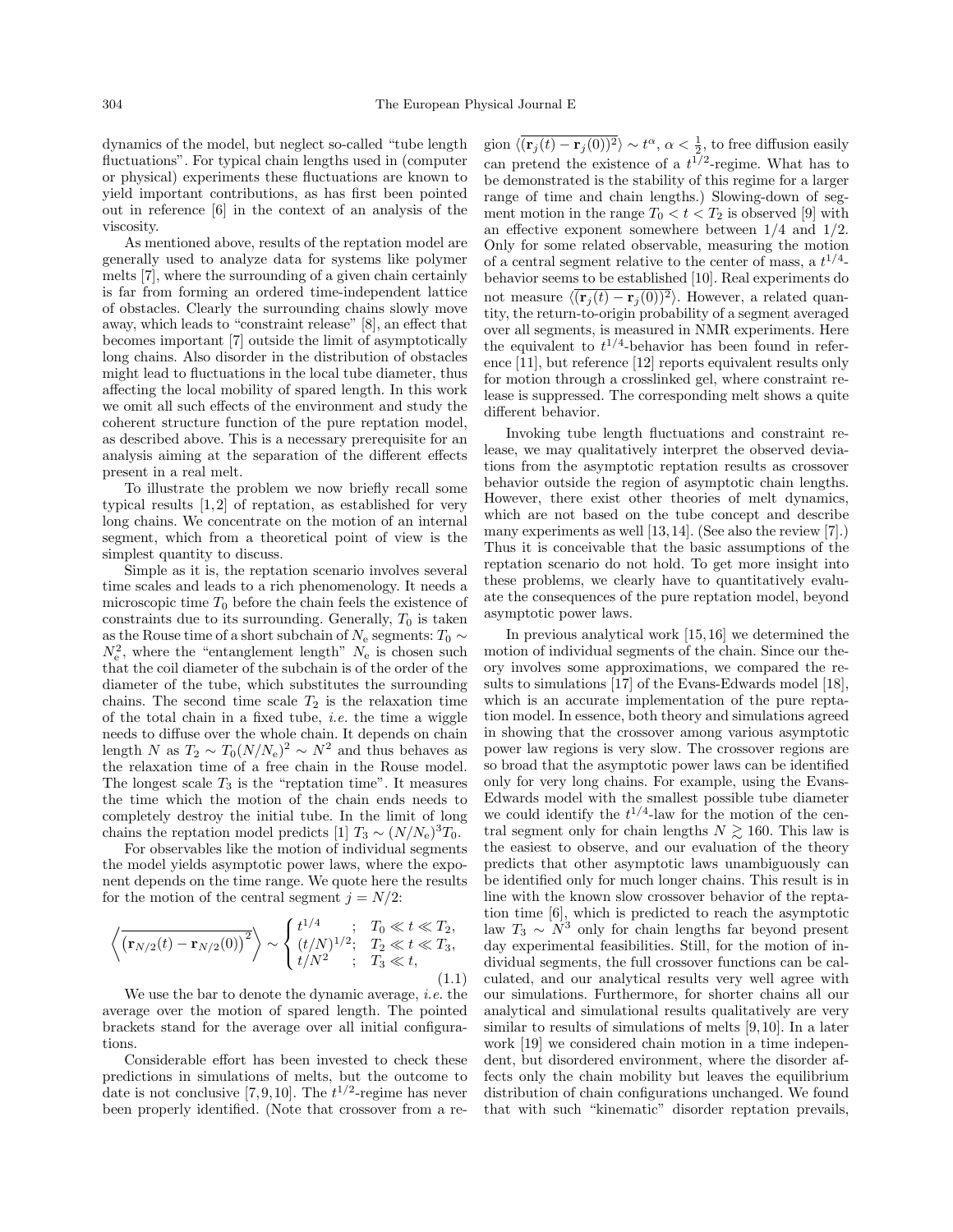an observation which recently has been supported [20] by rigorous bounds on the diffusion coefficient. Since such kinematic disorder certainly is present in a melt, these results again support reptation as adequate theory of melt dynamics.

In contrast to the motion of individual segments the coherent structure function  $S_c(q,t;N)$ ,  $(q = |\mathbf{q}|:$  scattering vector, t: time), is well accessible in real experiments. It can be measured, for instance, by neutron scattering from a mixture of deuterated and hydrogenated chains. As mentioned above, approximate asymptotic forms for  $S_c(q,t;N)$ , based on reptation-type theories, can be found in the literature [4,5]. However, as for the motion of individual segments we can evaluate the full reptation theory for  $S_c(q,t;N)$  also outside the asymptotic regime. As for individual segments, we then expect to see important preasymptotic or crossover effects. The evaluation of  $S_c(q,t;N)$  including full reptational dynamics is somewhat complicated, and our theory in detail has been presented in reference [3]. Here we compare the results to simulations of the Evans-Edwards model. We consider both the scattering from the total chain and from interior subchains. The latter is important to estimate the reliability of the theory, which can treat end-effects only in some approximation.

In Section 2 we discuss our simulations. Section 3 is devoted to a comparison with the expressions for  $S_c(q,t;N)$ given by Doi and Edwards [4,2] or by de Gennes [5], respectively. In Section 4 we qualitatively describe our theory and give an empirical fit formula which describes our quantitative results reasonably well. The comparison between our theory and our Monte Carlo data is presented in Section 5. Section 6 contains our conclusions.

## 2 Simulations

#### 2.1 The Evans-Edwards model

A very simple model for simulating reptation has been introduced by Evans and Edwards [18]. The configuration  ${\bf r}_1,\ldots,{\bf r}_N$  of the chain is taken as a random walk of  $N-1$  steps  $|\mathbf{r}_j - \mathbf{r}_{j-1}| = \ell_0$  on a cubic lattice. The lattice spacing  $\ell_0$  henceforth defines the unit of length. The obstacles are taken as the edges of the dual lattice. In the interior of the chain, the obstacles suppress any motion except for the motion of "hairpins", i.e., configurations of three subsequent beads of type  $\{r_{j-1}, r_j, r_{j+1} = r_{j-1}\}.$ In an elementary move the tip  $r_j$  of the hairpin with equal probability hops to any of the six neighbors of the site  $\mathbf{r}_{j-1} = \mathbf{r}_{j+1}$ . The chain ends  $\mathbf{r}_1, \mathbf{r}_N$  are free to hop between all neighbors of  $\mathbf{r}_2, \mathbf{r}_{N-1}$ , respectively. Figure 1 shows a sequence of internal configurations resulting from this dynamics. In our simulations we used the same implementation of the model as in our previous work [17], and we measured the coherent structure function defined



Fig. 1. A series of subsequent chain configurations illustrating the microscopic dynamics of the Evans-Edwards model (in its two-dimensional version). The crosses represent impenetrable obstacles.

as

$$
S_{c}(q, t^{(\text{MC})}; N) = \sum_{j_1, j_2=1}^{N} \left\langle e^{i\mathbf{q} \left(\mathbf{r}_{j_1}(t^{(\text{MC})}) - \mathbf{r}_{j_2}^{(0)}\right)} \right\rangle
$$

$$
= \left\langle \overline{\mathcal{C}(\mathbf{q}, t^{(\text{MC})}) \mathcal{C}(\mathbf{q}, 0) + \mathcal{S}(\mathbf{q}, t^{(\text{MC})}) \mathcal{S}(\mathbf{q}, 0)} \right\rangle, \qquad (2.1)
$$

where

$$
\mathcal{C}(\mathbf{q},t) = \sum_{j=1}^{N} \cos(\mathbf{q} \mathbf{r}_j(t)),
$$

$$
\mathcal{S}(\mathbf{q},t) = \sum_{j=1}^{N} \sin(\mathbf{q} \mathbf{r}_j(t)).
$$
(2.2)

(The imaginary part  $\mathcal{S}(\mathbf{q}, t)\mathcal{C}(\mathbf{q}, 0) - \mathcal{C}(\mathbf{q}, t)\mathcal{S}(\mathbf{q}, 0)$  of  $S_c$ is zero on average, of course.) To get more information on the internal motion, we also measured the coherent structure function  $S_c(q, t^{(\text{MC})}; M, N)$  of the central subchain of length  $M$ , defined by restricting the summations in equations  $(2.1, 2.2)$  to the interval  $[(N-M)/2+1, (N+M)/2]$ . From our previous work, we expect to see features characteristic of reptation for  $N \gtrsim 100$ , and we therefore used chain lengths  $N = 80, 160, 320$ . Since for our model, the entanglement length is estimated as  $N_e \approx 3.7$  (see Sect. 4.2), this yields values  $22 \lesssim N/N_e \lesssim 87$ . Similar values are extracted from many simulations or experiments on melts, so that our results should be relevant also for the interpretation of such data. Monte Carlo time  $t^{\text{(MC)}}$ is measured in units of one attempted move per bead on average. We performed runs up to  $t_{\text{max}}^{(\text{MC})} = 5 \cdot 10^{10}$ , and we measured the structure function up to  $t^{(\text{MC})} = 4.5 \cdot 10^{9}$ using a moving time average.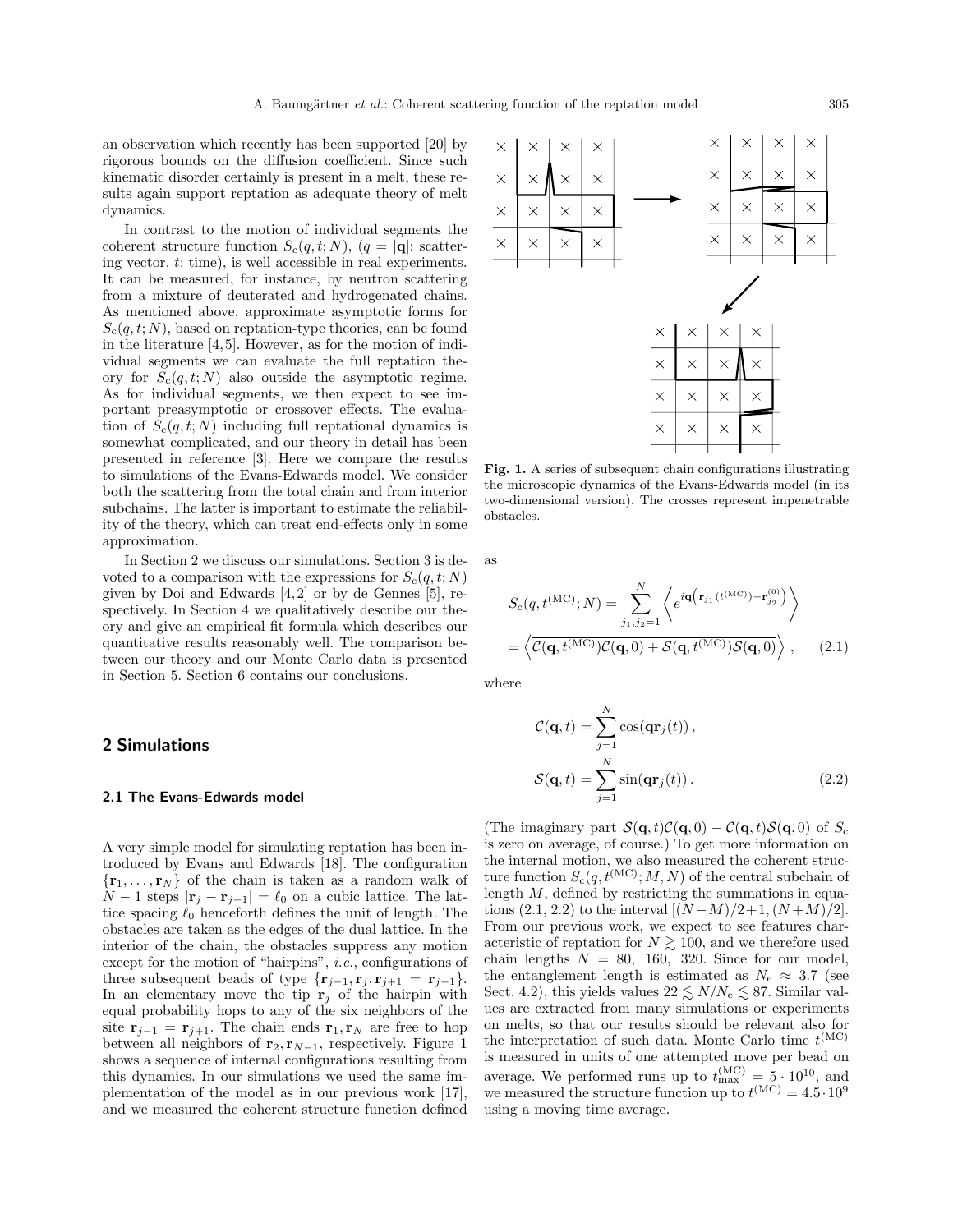### 2.2 Statistical accuracy

During a run, the longer chains do not diffuse very far, and data of a single run therefore are strongly correlated. To get reasonably accurate results we have to average over many independent runs. A priori, this poses a problem for larger momenta,  $qR_g \gtrsim 1$ , where  $R_g$  is the radius of gyration of the chain. It is easily checked that the reduced width of the distribution of the static structure function with increasing  $qR<sub>g</sub>$  rapidly tends to 1. Indeed, in the limit  $N \to \infty, q > 0$  fixed, the distribution of  $S_c(q, 0; N)$  approaches the exponential distribution. This suggests that  $10<sup>4</sup>$  runs are needed to reduce the statistical uncertainty to a few percent. This would pose no problems, if we just were interested in static properties. However, for the longer chains a single run extending to times well beyond the reptation time takes several hours on a standard work station. In measuring dynamic quantities the number of runs therefore inevitably is much smaller than needed for a precise determination of static quantities.

Fortunately it turns out that the dynamics essentially is decoupled from the static configuration. This is illustrated in Figure 2, which shows results for  $S_c(q, t^{(\text{MC})}; N), q\ell_0 = 0.5, N = 320, \text{ normalized to the}$ exact static structure function  $S_0(q, N)$  of the model, which easily is calculated analytically (see Sect. 2.4). Each curve in Figure 2a is averaged over  $10^3$  independent short runs  $(t^{\text{(MC)}} \leq 10^5)$ , including the moving time average for each run. Clearly, the scatter of  $S_c(q, 0; N)$  is consistent with the above discussion. It is larger than the temporal variation of the curves. However, plotting in Figure 2b the normalized time dependence  $[S_c(q, t^{\text{(MC)}}; N) S_c(q, 0; N)/S_0(q, N)$ , we find that all curves nearly coincide. The global dynamics measured by the structure function, is not correlated with the static configuration, an observation which supports one of the basic assumptions of the reptation model. The reason behind that observation is easily understood. The mobility of the chain is governed by the number of hairpins which essentially is Gaussian distributed and fluctuates much less than the static structure function. Furthermore, except for rare events, *viz.* extremely stretched or extremely compact configurations, the number of hairpins is independent of the overall (tube) conformation of the chain. With this insight, we take as basic data the difference  $S_c(q, t^{(\text{MC})}; N) - S_c(q, 0; N)$  for each run. The error bars in our plots give twice the standard deviation of this difference. We always plot the normalized dynamic structure function defined as

$$
\bar{S}_{c}(q, t^{(\text{MC})}; N) = 1 + \frac{1}{S_{0}(q, N)}
$$

$$
\left(S_{c}(q, t^{(\text{MC})}; N) - S_{c}(q, 0; N)\right)
$$
averaged over runs (2.3)

where  $S_0(q, N)$  is the exact static structure function, not the measured average value of  $S_c(q, 0; N)$ . Depending on the number of independent runs, these two quantities differ by  $0.1-6\%$ .





**Fig. 2.** Data for the coherent structure function ( $N = 320$ ,  $q =$ 0.5) as a function of  $log_{10} t^{\text{(MC)}}$  in the short-time regime.  $\bar{S}_{c}(q, t^{(\text{MC})}; N)$  is normalized to the exact static structure function  $S_0(q, N)$  (Eq. (2.6)). a) Ten sets of data, each averaged over  $10^3$  independent runs. The lines serve to guide the eye. b) The same sets of data as in a), but with  $\bar{S}_c(q, 0; N)$  subtracted.

For reasons of computer memory, we performed runs with three different values of the maximal time  $t_{\text{max}}^{(\text{MC})}$ . To observe the small initial effects, for each value of chain length N and wave vector  $|\mathbf{q}|$ , we averaged over  $10^4$  short runs with  $t_{\text{max}}^{(\text{MC})} = 10^5$ , taking data up to  $t^{(\text{MC})} = 1.4 \cdot 10^4$ . These data are denoted by small dots in the following figures. In the intermediate time range,  $t_{\text{max}}^{(\text{MC})} = 10^8$ , we measured the structure function for  $10^4 \le t^{\text{(MC)}} \le 10^7$ and always performed 50 runs (heavy dots in the figures). In the long time range,  $t_{\text{max}}^{(\text{MC})} = 5 \cdot 10^{10}$ , we took data for  $10^5 \le t^{\text{(MC)}} \le 4.5 \cdot 10^9$ , averaging over 30 to 100 runs (circles in the figures). For each set of runs with given maximal time, we also measured the average of  $S_c(q, 0; N)$ .

For additional information on the statistical accuracy of our data, we measured the imaginary part of  $S_c(q, t^{(\text{MC})}; N)$ , which rigorously vanishes for  $t^{(\text{MC})} = 0$ , but fluctuates about zero for  $t^{(\text{MC})} > 0$  in a finite sample. For longer times we typically found average values of order  $\pm 0.01S_0(q, N)$ , again smaller than the uncertainty of  $S_c(q, 0; N)$  in long-time runs.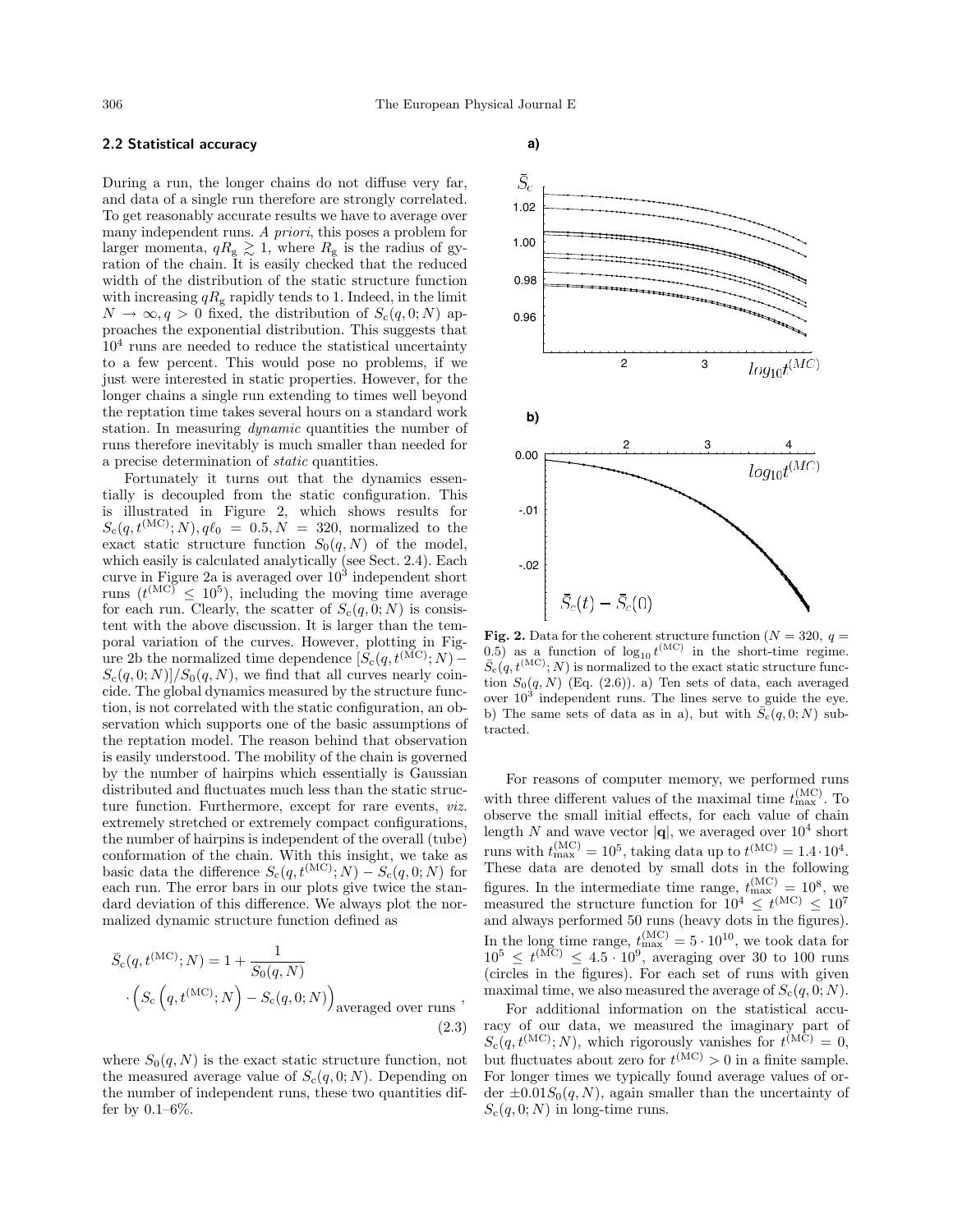#### 2.3 Momentum range

First considerations suggest to restrict the analysis to the momentum range  $R_g^{-2} \ll q^2 \ll \ell_0^{-2}$ . Momenta of order  $q^2 R_{\rm g}^2 \lesssim 1$  do not resolve the tube but rather see a cloud of beads. For momenta  $q^2 \ell_0^2 \gtrsim 1$  the micro-structure of the chain might play a role. In our simulations the above condition can only poorly be satisfied. For our longest chain  $(N = 320)$  it reads  $0.02 \ll q^2 \ell_0^2 \ll 1$ , leaving at best a small window close to  $q\ell_0 \approx 0.4$ .

However, a closer inspection reveals that these considerations do not seriously restrict dynamic measurements. To check the relevance of the condition  $q^2 \ell_0^2 \ll 1$ , we analyzed the dynamics of a free chain. As is well known, asymptotically the standard Rouse dynamics is found if for a lattice chain "kink jumps": { $\mathbf{r}_j - \mathbf{r}_{j-1} = \mathbf{s}_1, \mathbf{r}_{j+1}$  $\mathbf{r}_j = \mathbf{s}_2$   $\} \Rightarrow {\mathbf{r}_j - \mathbf{r}_{j-1} = \mathbf{s}_2, \mathbf{r}_{j+1} - \mathbf{r}_j = \mathbf{s}_1}, \mathbf{s}_1 \cdot \mathbf{s}_2 = 0$  are allowed besides hairpin moves. We found that with this modified dynamics, the normalized coherent structure function is in excellent agreement with the relaxation function calculated from the continuous chain Rouse model, even for  $q\ell_0 = 1$ . Micro-structure effects arising from the finite segment size die out very rapidly on the scale of about 10 MC steps and therefore should be negligible also for reptation dynamics. Of course this does not exclude the possibility of dynamical micro-structure effects which might influence the short-time regime and are not accounted for by the reptation model. In particular, reptation does not properly treat the dynamics of fluctuations perpendicular to the tube axis.

Concerning the condition  $q^2 R_g^2 \gg 1$ , we note that smaller wave vectors, of course, provide little information on the details of the internal motion of the chain, but at least they measure the global motion of the coil. However, the slowness of this motion asks for extremely large time ranges  $t_{\text{max}}^{(\text{MC})} \gg T_3$ . We, therefore, performed only one series of simulations for  $|\mathbf{q}|\ell_0 = 0.1$ ,  $N = 160$ , corresponding to  $q^2 R_g^2 = 0.267$ . Most of our simulations use values  $3 \lesssim q^2 R_g^2 \lesssim 50$ , with a maximal value of  $q^2 R_g^2 \approx 53$ reached for  $|{\bf q}|\ell_0 = 1, N = 320$ .

#### 2.4 Normalization

In our simulations we choose q to point into one of the three lattice directions. For that choice, the static correlations between segments  $j$  and  $k$  take the form

$$
\left\langle e^{i\mathbf{q}(\mathbf{r}_j(0)-\mathbf{r}_k(0))} \right\rangle = \left(\frac{2}{3} + \frac{1}{3} \cos |\mathbf{q}| \right)^{|k-j|}
$$

$$
= \exp(-\bar{q}^2 |k-j|) , \qquad (2.4)
$$

where

$$
\bar{q}^2 = -\ln\left(\frac{2}{3} + \frac{1}{3}\cos|\mathbf{q}| \right) . \tag{2.5}
$$

Recall that the lattice constant  $\ell_0$  defines the unit of length. Summing the segment indices over the chain, we

find the static structure function which is used in normalizing our results:

$$
S_0(q, N) = \sum_{j,k=1}^{N} \exp(-\bar{q}^2 |k-j|)
$$
  
=  $N + \frac{2}{(e^{\bar{q}^2} - 1)^2} \left[ e^{-\bar{q}^2 (N-1)} - N + (N-1) e^{\bar{q}^2} \right].$  (2.6)

In our simulations, we, for each run, averaged over all three lattice directions.

# 3 Comparison of data and simplified reptation-type theories

#### 3.1 Asymptotic form of  $S_c(q, t; N)$  derived by Doi and Edwards

A simplified version of the reptation model concentrates on the dynamics of the "primitive chain" [2,4], which is a reduced form of the chain, lying stretched in the tube. In the Evans-Edwards model the primitive chain can be viewed as the non-reversal random walk derived from the random walk configuration of the physical chain by cutting off all hairpins. All internal degrees of freedom are neglected so that within the time interval  $\Delta t$ , all parts of the primitive chain move the same distance  $\Delta s$  along the tube. The length of the primitive chain is taken to be fixed. (This model is often addressed as "the reptation model". We will use the term "primitive chain model" to distinguish it from the full reptation model which deals with the dynamics of spared length as the elementary process.)

With its simplifications, the primitive chain model treats only the destruction of the initial tube, as resulting from the global motion of the chain. It neglects tube length fluctuations which are due to the uncorrelated motion of the chain ends as well as relaxation in the interior of the tube. Since both these additional effects are governed by the equilibration time  $T_2$  of the chain, the primitive chain model is restricted to times  $t \gg T_2$ . Furthermore, the segment indices are taken as continuous variables, and this "continuous chain limit" restricts the theory to long chains:  $N \gg 1$ .

Within this model the time-dependent correlation function of two beads,

$$
S(q, t; j, k, N) = \left\langle \overline{\exp[i\mathbf{q}(\mathbf{r}_j(t) - \mathbf{r}_k(0))]}\right\rangle , \qquad (3.1)
$$

obeys a diffusion equation. Solving this equation and integrating  $j$ ,  $k$  over the chain, Doi and Edwards arrive at the following result for the normalized coherent structure function (see Ref. [2], Chapt. 6.3.):

$$
\bar{S}_{\rm c}(q, t; N) = \frac{S_{\rm c}(q, t; N)}{S_{\rm c}(q, 0; N)} = \bar{S}_{\rm DE}(q^2 R_{\rm g}^2, t/T_3), \qquad (3.2)
$$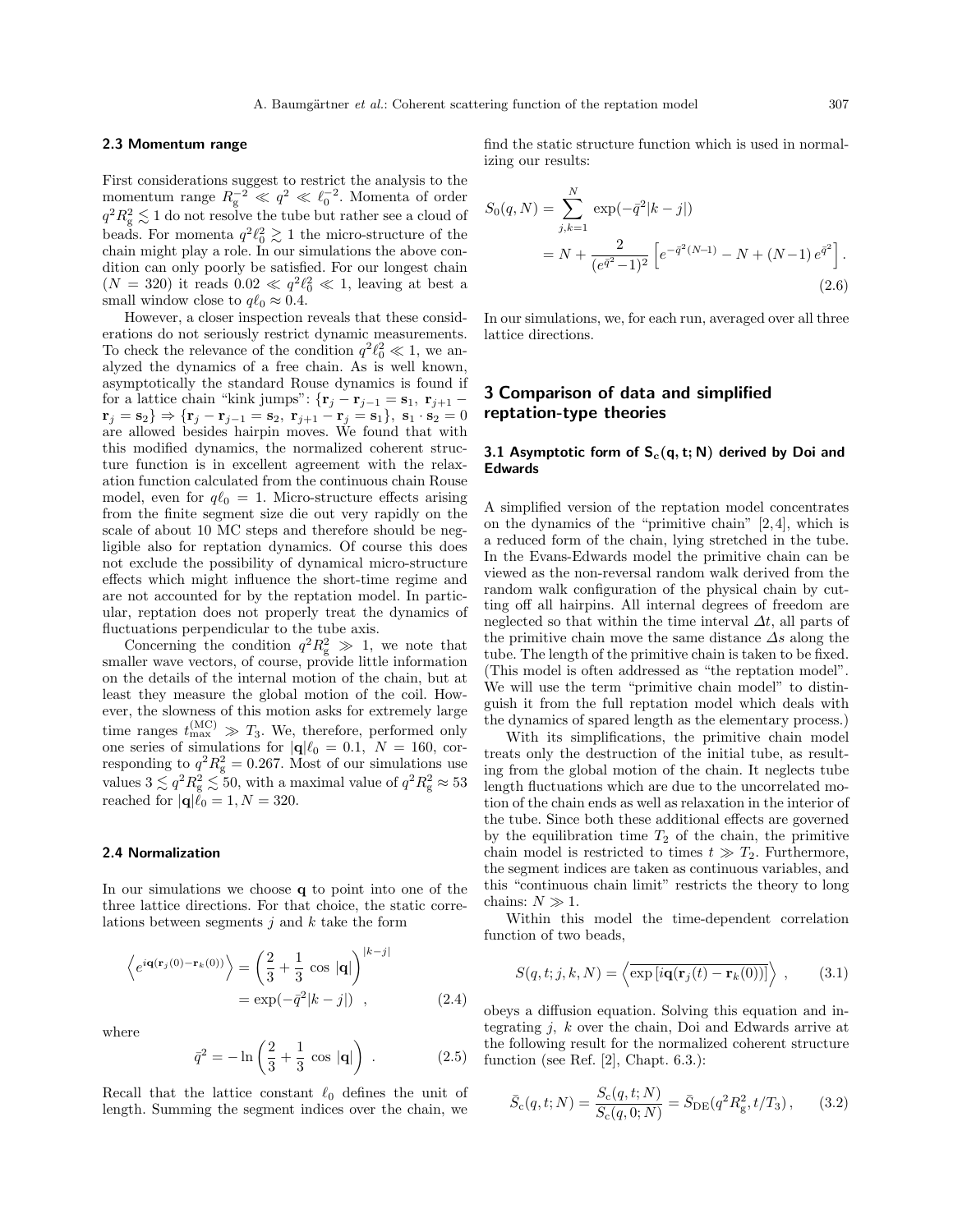

**Fig. 3.**  $\bar{S}_c$  measured for  $q^2 R_g^2 \approx 3.3$  as a function of  $t/T_3$  in the long-time regime. Heavy dots:  $N = 320$ ; small dots:  $N = 80$ . Full curve: primitive chain result (3.3).  $T_3(N = 320)$  has been adjusted to bring the long-time tail of the data for  $N = 320$  on top of the theoretical curve.  $T_3(80) = T_3(320)/4^3$ . Some typical error bars (two standard deviations) are shown for  $N = 320$ . The statistical error rapidly decreases with decreasing  $t/T_3$ .<br>For  $t/T_3 < 10^{-0.5}$  it is smaller than the size of the dots.

$$
\bar{S}_{\rm DE}(Q,\tau) = \frac{1}{D(Q)} \sum_{p=1}^{\infty} \frac{Q \sin^2 \alpha_p}{\alpha_p^2 (Q^2/4 + Q/2 + \alpha_p^2)} \exp(-\alpha_p^2 \tau). \tag{3.3}
$$

Here the  $\alpha_p$  are the positive solutions of

$$
\alpha_p \tan \alpha_p = \frac{1}{2} Q = \frac{1}{2} q^2 R_g^2
$$
, (3.4)

and

$$
D(Q) = \frac{2}{Q^2}(e^{-Q} - 1 + Q)
$$
 (3.5)

is the Debye function. With the assumptions of the theory, the reptation time attains its asymptotic behavior  $T_3 \sim$  $N^3$ . Note that  $T_3$  is related to the time scale  $\tau_d$  introduced in reference [2] by  $T_3 = \frac{\pi^2}{4}$  $rac{1}{4}$  $\tau_d$ .

The result  $(3.2, 3.3)$  for  $\bar{S}_c(q,t;N)$  depends only on  $Q = q^2 R_g^2 \sim \bar{q}^2 N$  and  $\tau = t/T_3 \sim t/N^3$ , but not on N separately. To test this feature, we carried through simulations for  $N = 320, q = 0.25$  and  $N = 80, q = 0.5024$ , both parameter sets resulting in  $q^2 R_{\rm g}^2 \approx 3.3$ . Figure 3 compares our simulation results to  $\bar{S}_{\text{DE}}$ , plotted as a function of  $\log_{10}(t/T_3)$ . The Monte Carlo time has been scaled so that in the region  $t/T_3 \gtrsim 1$ , the data for  $N = 320$  fit to the theoretical curve. In view of  $T_3 \sim N^3$ , for  $N = 80$  an additional factor 4 <sup>3</sup> has been included in the time scale. With this scaling, the deviation between the two sets of data shown in Figure 3 proves that we have not yet reached chain lengths large enough for the primitive chain model to hold.

Still, for larger times,  $\bar{S}_{\text{DE}}$  and the data for  $N = 320$ agree quite well. This suggests to treat  $T_3 = T_3(N)$  as a fit parameter in adjusting the data to  $\bar{S}_{\text{DE}}(q^2 R_g^2, t/T_3)$ , giving up the strict proportionality  $T_3 \sim N^3$ . However, a closer inspection of Figure 3 reveals that the data initially decrease faster than  $\bar{S}_{\text{DE}}$ . This is a systematic effect, observed for all chain lengths and wave vectors. It



Fig. 4. Data for  $\bar{S}_c(q,t,N)$  for chain length  $N = 320$ , wave vectors  $|\mathbf{q}| = 0.25, 0.5, 1.0,$  as a function of the Monte Carlo time; dots: medium-time runs  $(t_{\text{max}}^{\text{(MC)}} = 10^8)$ ; circles: long-time runs  $(t_{\text{max}}^{(\text{MC})} = 4.5 \cdot 10^9)$ . The curves give the results of the primitive chain model, fitted to the data as explained in the text. The arrow points to the equilibration time  $T_2^{(\text{MC})}(320)$ , the heavy bar gives  $T_3^{\text{(MC)}}(320) = 10^{7.82}$ . Some typical error bars (two standard deviations) are shown for  $q = 1.0, 0.25$ .

points to the influence of relaxation modes neglected in the primitive chain model. According to a suggestion of de Gennes [5], internal relaxation, in particular, yields an initial decrease of  $\bar{S}_c(q,t;N)$  which saturates at some qdependent plateau value. We thus should fit the data to  $B_{\text{DE}}\bar{S}_{\text{DE}}(q^2R_g^2, t/T_3)$ , with  $B_{\text{DE}}$  as another free parameter.

A detailed analysis of the reptation model points to tube length fluctuations as the origin of the initial decrease, rather than internal relaxation. (See Sect. 4.3 and Ref. [3].) Still we may fit our data to  $B_{\text{DE}}\overline{S}_{\text{DE}}$ , where  $B_{\text{DE}} = B_{\text{DE}}(q, N), T_3 = T_3(N).$  Figure 4 shows the results for  $N = 320$ . We clearly find a very good agreement between theory and data in the time region  $t \geq 20T_2$ . (The estimate for  $T_2$  has been taken from our theory, see Sect. 4.2.) Deviations occur for smaller times, which is consistent with the approximations inherent in the primitive chain model. Within the realm of that model the central segment moves according to  $\left\langle \overline{(r_{N/2}(t)-r_{N/2}(0))^2}\right\rangle \sim$  $(t/N)^{1/2}, T_2 \ll t \ll T_3$  (cf. Eq. (1.1)), and from our previous work [17] we know that this law certainly is not attained before  $t \geq 20T_2$ . The results shown in Figure 4 are typical also for other chain lengths.

Since  $T_3$  now plays the role of an effective fit parameter, it a priori could depend both on  $N$  and  $q$ . Parameters  $T_3 = T_3(q, N), B_{\text{DE}} = B_{\text{DE}}(q, N)$  extracted by fitting our data are collected in Table 1. Any  $q$ -dependence of  $T_3$  is found to be weak, if significant at all.  $B_{DE}$  depends on  $q$ , but is essentially independent of N.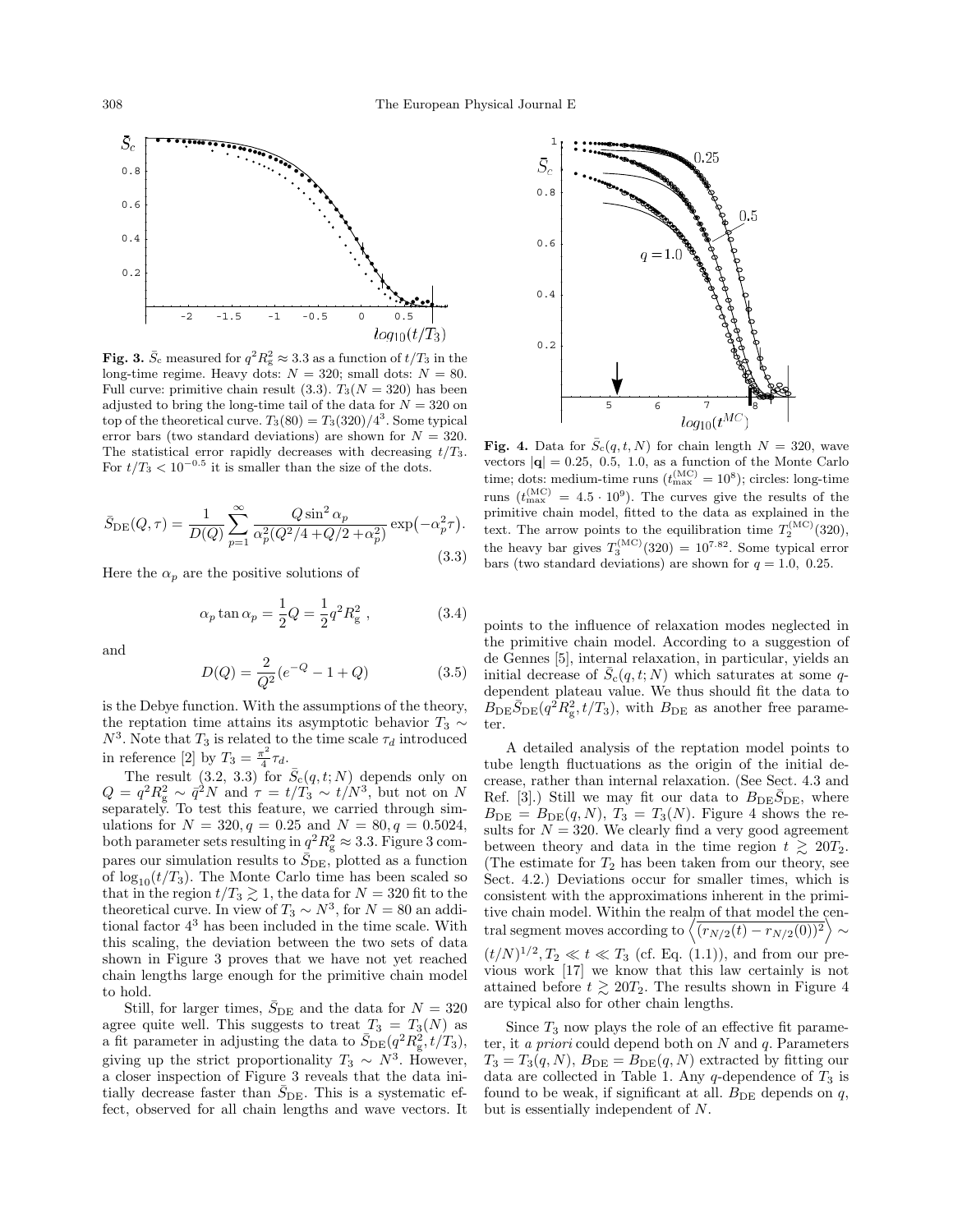**Table 1.** Parameter values for the fit of  $B_{\text{DE}}\bar{S}_{\text{DE}}(q^2R_g^2, t/T_3)$ to the data. Reptation time  $T_3^{(\text{MC})}$  is measured in Monte Carlo steps.

| $N^{(\mathrm{MC})}$ | $\boldsymbol{q}$ | $\log_{10} T_3^{\rm (MC)}(q,N)$ | $B_{\text{DE}}(q, N)$ |
|---------------------|------------------|---------------------------------|-----------------------|
| 80                  | 0.5024           | 5.90                            | 0.91                  |
| 160                 | 0.10             | 6.91                            | 0.997                 |
|                     | 0.50             | 6.87                            | 0.89                  |
|                     | 1.00             | 6.82                            | 0.76                  |
| 320                 | 0.25             | 7.85                            | 0.965                 |
|                     | 0.50             | 7.82                            | 0.88                  |
|                     | 1.00             | 7.80                            | 0.78                  |



Fig. 5. Results for the reptation time defined in terms of the long-time behavior of  $\bar{S}_c$  (dots) or in terms of the motion of the end segment (circles). The asymptotic behavior  $T_3 \sim N^3$ has been divided out. The lines correspond to power laws  $T_3 \sim$  $N^{3.2}$  (full line) or  $T_3 \sim N^{3.5}$  (broken line). The short-dashed line gives the asymptotic limit.

Ignoring any q-dependence, in Figure 5 we have plotted the values of  $T_3(N)$  normalized to the asymptotic behavior  $T_3^{\infty}$  resulting from equations (4.5, 4.7, 4.12) below. It must be stressed that here we define a reptation time in terms of the large-time behavior of the scattering function (and the Doi-Edwards form  $\bar{S}_{\text{DE}}$ ). Other definitions based on other observables (or other theoretical expressions) may yield somewhat different results. In previous work [17], we defined a reptation time  $\tilde{T}_3$  by the criterion that the mean-squared distance moved by a chain end equals the equilibrium mean-squared end-to-end distance:  $\langle (\mathbf{r}_0(\tilde{T}_3) - \mathbf{r}_0(0))^2 \rangle = R_e^2$ . The previous data are included in Figure 5 (open circles). The two definitions yield somewhat different results for the corrections to the asymptotic behavior. In the range of  $N$  measured here,  $\tilde{T}_3$  is about 30% below  $T_3$  as taken from the scattering function. It, however, must be noted that the values extracted from the scattering functions depend somewhat on the time range included in the fit. We estimate this uncertainty to be of the order of 5%. In Figure 5 we included lines corresponding to effective power laws  $T_3 \sim N^z$ . The effective powers are consistent with expectations based on previous work [6].

To summarize, our results show that the coherent structure function of the primitive chain model may well be used to fit data for large times,  $t \gtrsim 20T_2$ , provided we allow for some phenomenological prefactor  $B_{DE}$  and take the reptation time  $T_3$  as an effective parameter defined by the fit. For smaller times, deviations are seen, that increase with increasing q.

#### 3.2 Comparison to the Gennes' theory

In his work [5], de Gennes considers only intermediate values of  $q: \ell_0^{-2} \gg q^2 \gg R_g^{-2}$  and constructs the scattering function as a sum of two terms. For  $t \gg T_2$  the "creep" term dominates. This term is just the limiting form of  $\bar{S}_{\text{DE}}$ (Eq. (3.3)) for  $Q \to \infty$ :

$$
\bar{S}^{(c)}(t,N) = \frac{8}{\pi^2} \sum_{p=0}^{\infty} (2p+1)^{-2} \exp\left[ -(2p+1)^2 \frac{\pi^2}{4} \frac{t}{T_3} \right].
$$
\n(3.6)

It tends to 1 for  $t/T_3 \rightarrow 0$ . It is combined with some contribution of local relaxation, which is calculated in two steps. First, the interior relaxation of a Rouse chain in one-dimensional space is calculated, where the chain is stretched so that the end-to-end distance equals the tube length. In the second step this one-dimensional motion is embedded into the three-dimensional random walk configuration of the tube. Tube length fluctuations are neglected. With some additional approximation, this model of a Rouse chain in a coiled tube yields a "local" contribution

$$
\bar{S}^{(\ell)}(q,t) = e^{t_1} \operatorname{erfc} \sqrt{t_1} , \qquad (3.7)
$$

where

$$
t_1 = \frac{3}{4} \frac{N}{N_e} (q^2 R_g^2)^2 \frac{t}{T_3} . \tag{3.8}
$$

Since again the validity of the asymptotic law  $T_3 \sim N^3/N_e$ is assumed, the chain length  $N$  and the entanglement length  $N_e$  drop out in equation (3.8), as expected for a contribution resulting from strict one-dimensional internal relaxation.  $\bar{S}^{(\ell)}(\vec{q},t)$  describes internal relaxation on length and time scales exclusively determined by  $q$ . The total result for the normalized coherent scattering function reads

$$
\bar{S}_{c}(q,t;N) = \bar{S}_{dG}(q,t;N) =
$$
  

$$
(1 - B_{dG})\bar{S}^{(\ell)}(q,t) + B_{dG}\bar{S}^{(c)}(t,N),
$$
 (3.9)

where, according to de Gennes,

$$
B_{\rm dG} = B_{\rm dG}(q) = 1 - \frac{N_{\rm e}}{36} q^2 \ell_0^2 \tag{3.10}
$$

is independent of N.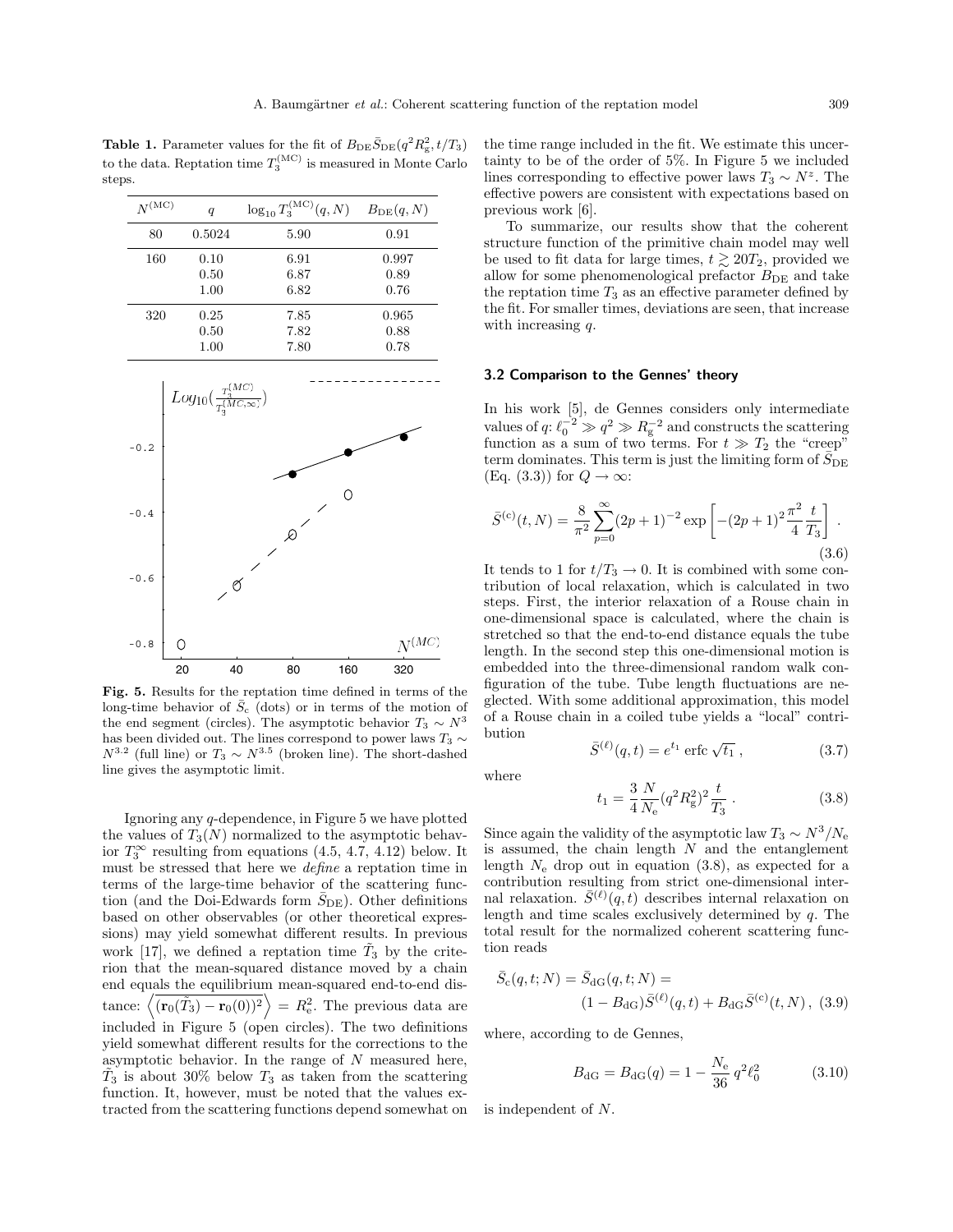In an attempt to extend the range of wave vectors to  $q\ell_0 \geq 1$ , Schleger *et al.* [21] used  $B_{\text{dG}}(q)$  =  $\exp(-q^2\ell_0^2N_e/36)$ . With this choice it was found [21–23] that  $\overline{S}_{\text{dG}}(q,t;N)$  over a large range of wave vectors and for several chain lengths yields a good fit to neutron scattering data from melts of polyethylene. However, Pütz  $et$ al. [10], using the same form of  $\bar{S}_{\text{dG}}(q, t; N)$  to analyze simulation data for melts of very long chains, found only poor agreement. In later work [24] they argued that this was due to some ambiguity in the relation between entanglement length  $N_e$  and tube diameter.

In our recent work [3] we reconsidered the model of a Rouse chain in a tube. Our analysis reveals some serious deficiency of this model: it does not start from equilibrium initial conditions. An ensemble of stretched onedimensional random walk chains folded into the threedimensional random walk configuration of the tube is not identical to the equilibrium ensemble of three-dimensional random walk chains. The local structure of the chains differs on the scale of the tube diameter. For the static structure function, this yields a correction of relative order  $N_e/N$  that vanishes in the limit  $q^2 R_{\rm g}^2 = \text{const}, N \to \infty.$ For the time dependence, however, the effect is serious since the non-equilibrium initial conditions relax only on scale  $T_2$ . Our analysis shows that this unphysical relaxation indeed dominates the time dependence of the "local" contribution  $\bar{S}^{(\ell)}(q,t)$ , as calculated from this model (see Fig. 3 of Ref. [3]). Data analysis based on equation (3.9) with  $\bar{S}^{(\ell)}(q,t)$  taken from the model of a Rouse chain in a tube, therefore, is not particularly meaningful.

Still, in view of the experimental findings cited above. we may ask whether equations (3.6–3.9) can be used as heuristic modeling of the coherent structure function resulting from reptation. Figure 6 shows the result for the longest chain  $(N = 320)$  and largest wave vector  $(q = 1.0)$ measured. The resulting value  $q^2 R_g^2 \approx 53.3$  is large enough for a reasonable test of the form (3.9), which assumes  $q^2 R_g^2 \gg 1$ . Replacing in equation (3.9)  $\bar{S}_c$  by the full result  $\bar{S}_{\text{DE}}$  of the primitive chain model does not seriously change the picture. The reptation time is fixed by the long-time tail and is taken from Table 1. For  $B_{\text{dG}}$ , we used the form suggested by Schleger *et al.*:  $B_{\text{dG}} = \exp(-q^2 \ell_0^2 N_e / 36)$ .  $N_e$  in principle is known from our previous analysis of segment motion:  $N_e = 3.69$  (see Sect. 4.2). Thus, all parameters are fixed and the result for  $\bar{S}_{\text{dG}}$  (full curve in Fig. 6) strongly deviates from the data, except for the extreme long-time tail. This is no surprise since the value  $B_{\text{dG}} \approx 0.9$ , resulting for  $N_e = 3.69$ , considerably exceeds the value  $B_{\text{DE}} \approx 0.78$  extracted from fitting with the Doi-Edwards form. (See Tab. 1.) If we treat  $B_{\text{dG}}$  as a free parameter, we clearly in the range  $t \gtrsim 20T_2$  can enforce agreement among theory and data, (see Fig. 4), at the expense of considerably underestimating  $\bar{S}_{\rm c}$  for  $t \le T_2$ . The situation can be improved only, if we also change the scale of  $t_1$ , dividing  $t_1$ , (Eq. (3.8)), by a factor of order 200. Quite similar results are found for  $N = 160$ , where  $t_1$  has to be divided by a factor of order 50 to reproduce the average trend of the data for  $t \lesssim T_2$ .



**Fig. 6.** Fit of  $\bar{S}_{\text{dG}}$  (Eq. (3.9)) to data for  $N = 320, q = 1.0$ . Solid line:  $N_e = 3.69$ , corresponding to  $B_{\text{dG}} = 0.903$ ; dashes:  $B_{\text{dG}} = 0.82, t_1$  (Eq. (3.8)) divided by 200. The arrow points to the equilibration time  $T_2^{(\mathrm{MC})}$ . Data, small dots: short-time runs  $(t_{\text{max}}^{(\text{MC})} = 10^5)$ ; heavy dots: medium-time runs  $(t_{\text{max}}^{(\text{MC})} = 10^8)$ , circles: long-time runs  $(t_{\text{max}}^{(\text{MC})} = 5 \cdot 10^{10}).$ 

We conclude that also from a purely phenomenological point of view, the form  $(3.9)$  of  $\overline{S}_c$  is not justified. The large and chain-length–dependent rescaling required for  $t_1$  suggests that tube length fluctuations governed by the time scale  $T_2$  might be much more important than internal relaxation processes governed by an N-independent scale.

We finally note that in reference [23] a modified form of equation (3.9) has been proposed, in which the creep term  $\bar{S}^{(c)}$  is calculated from tube length fluctuations, but the form (3.7) of the local contribution is retained. The analysis is restricted to the time range  $t \ll T_2$ , which is the relevant range for neutron scattering experiments. From Figure 6 it is clear that with the proper parameter values  $N_e = 3.69$ ,  $t_1$  as given in equation (3.8), this modification cannot improve the fit for  $t \ll T_2$ , since tube length fluctuations only decrease the contribution  $\bar{S}^{(c)}$ . Again a reasonable fit can be reached only if we take both  $B_{\text{dG}}$ and the scale of  $t_1$  as free parameters.

### 4 Results of the full reptation model

#### 4.1 Basic ideas of our approach

The primitive chain model neglects all internal degrees of freedom, and an attempt to model internal relaxation as one-dimensional Rouse motion leads to unphysical initial conditions, which seriously affect the results up to times of the order of the internal relaxation time  $T_2$ . However, the simplifying assumptions underlying these approaches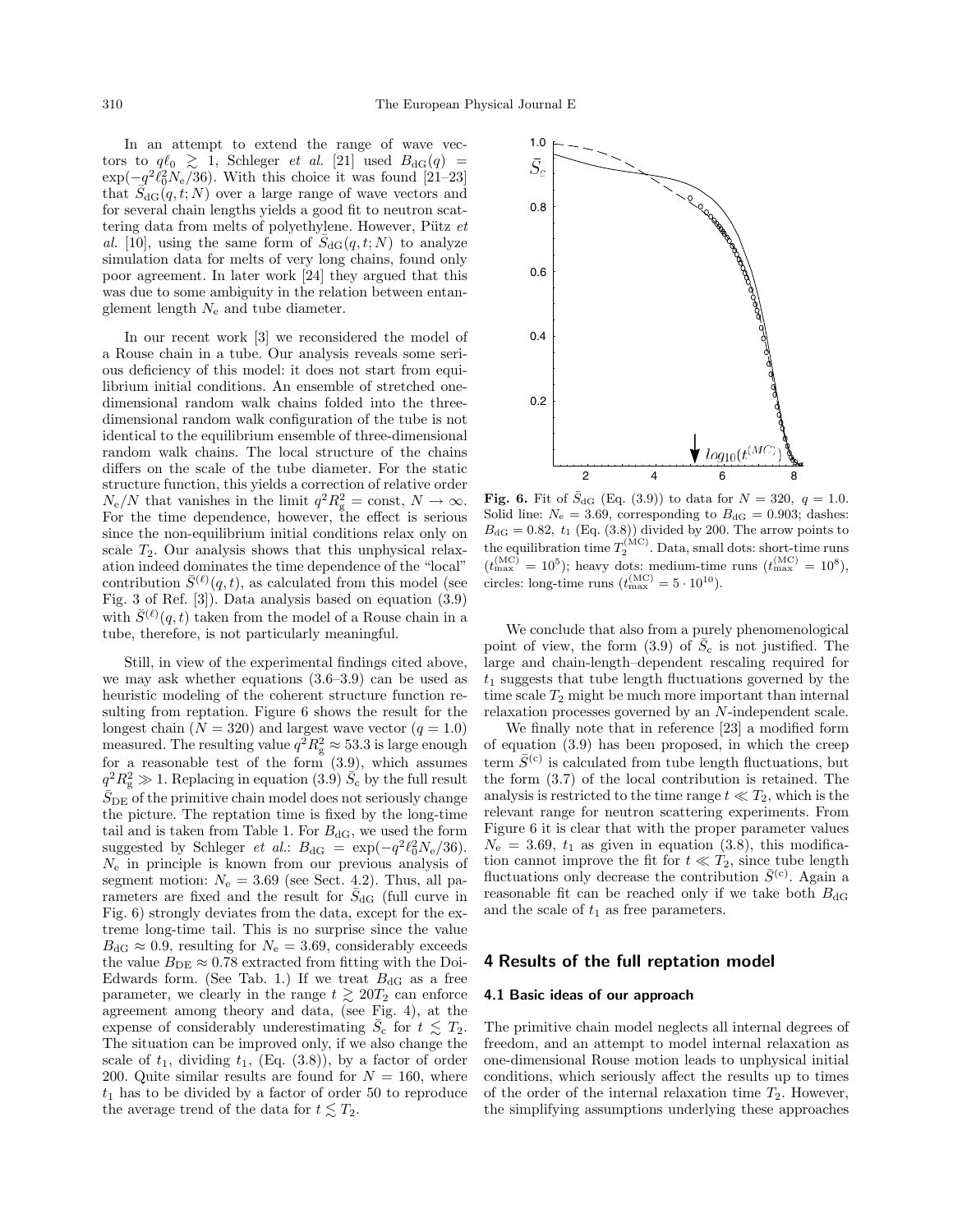are not an essential part of the original reptation model. As recalled in the introduction, reptation as single elementary process involves the diffusion of spared length along the chain, together with its decay and creation at the chain ends. The separation of the dynamics into internal relaxation, tube length fluctuations and motion of the primitive chain therefore is somewhat artificial. In particular, tube length fluctuations cannot properly be separated from the motion of the primitive chain, as will be discussed in Section 4.3. Furthermore, from our analysis of segment motion we know that for typical experimental chain lengths we are in a crossover region where all dynamic effects must be treated on the same level by evaluating the consequences of full reptational dynamics.

In our analytical work [16,3] we use a very simple implementation of the reptation idea, in which the wiggles of spared length are represented by particles which hop along the chain, with hopping probability  $p$  per time step. The particles do not interact, and a given particle sees the others just as part of the chain. If a particle passes a bead, it shifts the position of this bead in the tube by the spared length  $\ell_{\rm S}$ . The chain ends are coupled to large particle reservoirs, which absorb and emit particles at such a rate that the equilibrium density  $\rho_0$  of spared length on the chain is maintained on the average. Absorption or emission of a particle prolongs or shortens the tube at the corresponding chain end by the spared length  $\ell_{\rm S}$ . Keeping track of the change in the occupation number of the reservoirs, we therefore control the tube length fluctuations as well as the destruction of the original tube. In particular, within time interval [0, t] an end piece of length  $\ell_{\text{S}}n_{\text{max}}(t)$ of the original tube has been destroyed, where  $n_{\text{max}}(t)$  is the largest negative fluctuation of the occupation number of the corresponding reservoir during this time interval.

All moments of the stochastic processes which determine the motion of internal segments or the occupation of the reservoirs, can be evaluated rigorously, but the determination of the maximal fluctuation  $n_{\text{max}}(t)$  poses a serious problem. The occupation number of a reservoir carries out a correlated random process, since a particle emitted can be reabsorbed by the same reservoir later. This correlation dies out only on scale of the internal equilibrium time  $T_2$  of the chain. It does not prevent the evaluation of arbitrary moments, but the maximal fluctuation cannot be calculated rigorously. Such a calculation is possible [25] only for an uncorrelated random process. To determine the degree of tube destruction, we therefore have to resort to some approximation. In our method, basically for each final time  $t$  we replace the correlated random process by that uncorrelated random walk which for this time yields the correct moments. The effective hopping rate of this random walk depends on the final time t. It changes from the microscopic rate  $\rho_0 \cdot p$  for  $t \ll T_2$  to the mobility  $\rho_0 \cdot p/N$  of the primitive chain for  $t \gg T_2$ , which is a physically most reasonable behavior.

In essence, this "mean hopping rate" approximation for the coherent structure function smoothly interpolates between two rigorously accessible limits. For  $t \ll T_2$ , tube renewal does not influence the motion of an interior piece

of the chain, and the coherent structure function of such pieces can be calculated rigorously. For  $t \gg T_2$  the correlations of the stochastic processes are negligible and the mean hopping rate approximation should become exact. Indeed, we find that in this limit the motion of all chain segments is tightly bound to the motion of the chain ends. As a result, the problem reduces to the uncorrelated motion of a single stochastic variable, as in the primitive chain model. The details of our approximation are discussed extensively in references [3,16], and will not be repeated here.

The coherent scattering function can be determined by summing the contribution of two beads

$$
S(q, t; j, k, N) = \left\langle \overline{e^{i\mathbf{q}(\mathbf{r}_j(t) - \mathbf{r}_k(0))}} \right\rangle \tag{4.1}
$$

over the bead indices  $j, k$ . For this function, in reference [3], Section 6.1, we have derived an integral equation of the form

$$
S(q, t; j, k, N) = S^{(T)}(q, t; j, k, N)
$$
  
+ 
$$
\int_0^t dt_0 \sum_{j_0=0}^N \left\{ \mathcal{P}^*(j_0, t_0|0) \exp(-\bar{q}^2 | j_0 - k|) \times S(q, t - t_0; j, 0, N) + \mathcal{P}^*(j_0, t_0|N) \exp(-\bar{q}^2 | j_0 - k|) \times S(q, t - t_0; j, N, N) \right\}.
$$
 (4.2)

Here  $dt_0 \mathcal{P}^*(j_0, t_0|m)$ ,  $m = 0, N$ , is the probability that the initial tube is finally destroyed within time interval  $[t_0, t_0 + dt_0]$ , its last piece being the initial position of segment  $j_0$ , which at time  $t_0$  is occupied by chain end 0 or N, respectively. The exponential factors result from the random walk configuration of the tube, cf. equations (2.4, 2.5). The inhomogeneity  $S^{(T)}(q,t;j,k,N)$  is the contribution to  $S(q, t; j, k, N)$  of all those stochastic processes, which do not completely destroy the original tube.

Summing equation  $(4.2)$  over the segments j, k we find a system of two equations which have to be solved numerically. The kernel  $\mathcal{P}^*$  and the inhomogeneity  $S^{(T)}$  are determined within the mean hopping rate approximation. The results are lengthy and will not be reproduced here. In Section 4.4 we rather give an analytical expression, which in the range of wave vectors and chain lengths considered in the present work, reasonably well reproduces the numerical results of our theory.

We finally note that we analytically can prove (Ref. [3], Sect. 7) that our theory in the limit of infinite chain length  $N \to \infty$ , with  $t/T_3$  and  $q^2 R_g^2$  kept fixed, reproduces the result of the primitive chain model. Also the relation to the model of a Rouse chain in a tube can be analyzed in precise terms, if we consider an interior piece of length  $M$  in an infinitely long chain. We find (Ref. [3], Sect. 5) that this model reproduces the results of reptation only for  $t/T_2(M) \to \infty$ ,  $q^2 R_g^2(M)$  fixed, where  $T_2(M)$ or  $R_{\rm g}(M)$  are the equilibration time and the radius of gyration of the subchain considered. For  $t/T_2(M) \lesssim 1$  the non-equilibrium initial condition seriously affect the scattering function, as has been discussed in Section 3.2.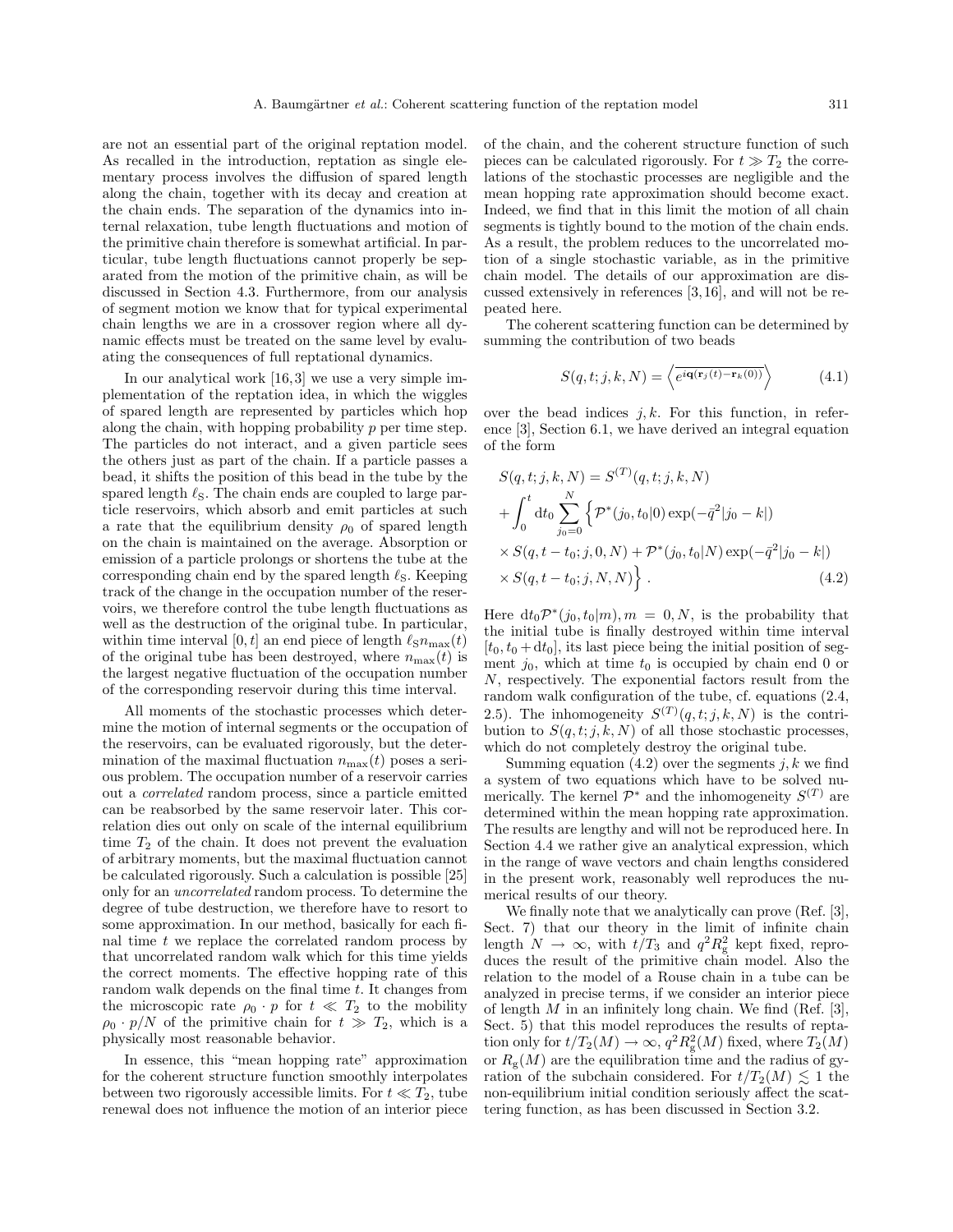#### 4.2 Microscopic parameters of the reptation model

The microscopic parameters of the model are the segment size  $\ell_0 = |\mathbf{r}_j - \mathbf{r}_{j-1}|$ , the average density  $\rho_0$  of mobile particles on the chain, the spared length per particle  $\ell_{\rm S}$ , and the hopping rate p. Measuring all lengths in units of  $\ell_0$ , we introduce the dimensionless spared length

$$
\bar{\ell}_{\rm S} = \frac{\ell_{\rm S}}{\ell_0} \ . \tag{4.3}
$$

It turns out that for all times beyond truly microscopic times  $t \lesssim 2/p$ , the hopping rate p combines with t to yield the time variable

$$
\hat{t} = pt \t{,} \t(4.4)
$$

which we will use in the sequel. The relation of  $\hat{t}$  to the Monte Carlo time  $t^{\text{(MC)}}$  introduces the fit parameter  $\tau_0$ :

$$
\hat{t} = \tau_0 t^{\text{(MC)}} \,. \tag{4.5}
$$

Also  $\rho_0$  and  $\bar{\ell}_S$  combine into a single important parameter. The number of particles that passed over a bead on average increases with time, and if it is sufficiently large, the discreteness of the individual hopping processes becomes irrelevant. The results then depend only on the combination  $\bar{\ell}_S^2 \rho_0$ . In our previous work on the motion of individual segments [15–17], we found that  $\bar{\ell}_S$  and  $\rho_0$  separately enter the results only for  $\hat{t} \leq 10^3$ . In this time region, a segment on average has moved less than 10 steps in the tube and still feels the discreteness of the process. For the structure function we find that not even this small time region is seriously affected. If we ignore the discreteness of the hopping process, the results for all  $\ell > 1$  change by less than 0.5%, which coincides with the accuracy of our numerical evaluation. Thus the only microscopic parameters relevant for the coherent structure function are the combination  $\vec{\ell}_{\rm S}^2 \rho_0$  and the time scale  $\tau_0$ . The reason behind this empirically observed suppression of initial discreteness effects will be discussed in Section 4.3.

We, furthermore, note that also the discreteness of the underlying chain turns out to be unimportant. Provided we normalize the coherent structure function by the static structure function calculated for the same microstructure, for  $N \gtrsim 50$  and wave vectors  $q\ell_0 \lesssim 2$  within the above quoted accuracy we find the same results for a continuous chain as for the model where we sum over discrete bead indices  $j, k$ . This observation is consistent with the independence of statics and dynamics discussed in Section 2.2 and illustrates that our calculation indeed yields universal results.

Since in our simulations we use the same model as in our previous work on segment motion [17], we can take the numerical values of the microscopic parameters from there. In analyzing the Monte Carlo data, we thus use the value

$$
\bar{\ell}_{\rm S}^2 \rho_0 = 1.23 \,. \tag{4.6}
$$

Having a much larger set of data available than previously, we somewhat readjust the time scale. We use

$$
\tau_0 = 6.8 \cdot 10^{-2} , \qquad (4.7)
$$

rather than the previous value  $\tau_0 = 6.092 \cdot 10^{-2}$ . For the logarithmic scale  $\log_{10} \hat{t}$  of the figures in reference [17], this amounts to a shift by  $-0.048$ , which does not change the good agreement among theory an experiment which in reference [17] is shown to hold over about 6 decades of time.

In our formulation of the reptation model, the entanglement length  $N_{\rm e}$ , or the tube diameter  $\ell_0 N_{\rm e}^{1/2}$ , equivalently, do not showup explicitly. They are hidden in the spared length and the density of the particles, i.e., in the overall mobility of the chain. In contrast, the previous approaches explicitly involve these parameters. As discussed at the end of the last section, our theory in appropriate limits reproduces the previous results, which allows us [3] to relate our parameters  $\bar{\ell}_\text{S}, \rho_0, p$  to those of these other models. Specifically, we find a relation for the entanglement length:

$$
N_e = 3\bar{\ell}_S^2 \rho_0 \tag{4.8}
$$

With the numerical value (4.6) this yields  $N_e = 3.69$  and implies that for the Evans-Edwards model with the smallest possible obstacle spacing it needs about 4 steps before the obstacles come into play seriously.

We note that  $\bar{\ell}_s \rho_0$  and thus  $N_e$  have been determined [17] by fitting data for the motion of individual segments in the time range  $\hat{t} > 10^3$ .  $N_e$  is thus not influenced by the deviations from the full reptation model occuring in the initial range  $\hat{t} \lesssim 10^3$ , as discussed below (Sect. 5). Thus, consistency of the analysis clearly enforces use of the same value  $N_{\rm e}$  for all observables. We estimate the uncertainty of this value to be in the range of 5%.

We nowalso can give a quantitative definition of the time scales. Identifying the equilibration time  $T_2$  with the Rouse time of a free chain of  $N$  segments, from the asymptotic relations among the models, we find

$$
\hat{T}_2 = pT_2 = \frac{(N+1)^2}{\pi^2} \,. \tag{4.9}
$$

The reptation time can be defined as the average lifetime of the original tube

$$
\hat{T}_3 = p \int_0^\infty dt_0 t_0 \mathcal{P}^*(t_0) . \tag{4.10}
$$

Here  $dt_0 \mathcal{P}^*(t_0)$  is the probability that the tube is finally destroyed within time interval  $[t_0, t_0 + dt_0]$ . It is related to the distribution  $\mathcal{P}^*(j_0, t_0|m)$  introduced in equation (4.2) via

$$
\mathcal{P}^*(t_0) = \sum_{j_0=0}^N \left[ \mathcal{P}^*(j_0, t_0 | 0) + \mathcal{P}^*(j_0, t_0 | N) \right] . \tag{4.11}
$$

Evaluation in the asymptotic limit  $N \to \infty$  yields

$$
\hat{T}_3^{(\infty)} = \frac{N^3}{4\ell_{\rm S}^2 \rho_0} = \frac{3}{4} \frac{N^3}{N_{\rm e}} \,. \tag{4.12}
$$

In this limit,  $\hat{T}_3$  is related to the reptation time  $\tau_d$  introduced for the primitive chain model [2] as

$$
\hat{T}_3^{(\infty)} = \frac{\pi^2}{4} p \tau_d , \qquad (4.13)
$$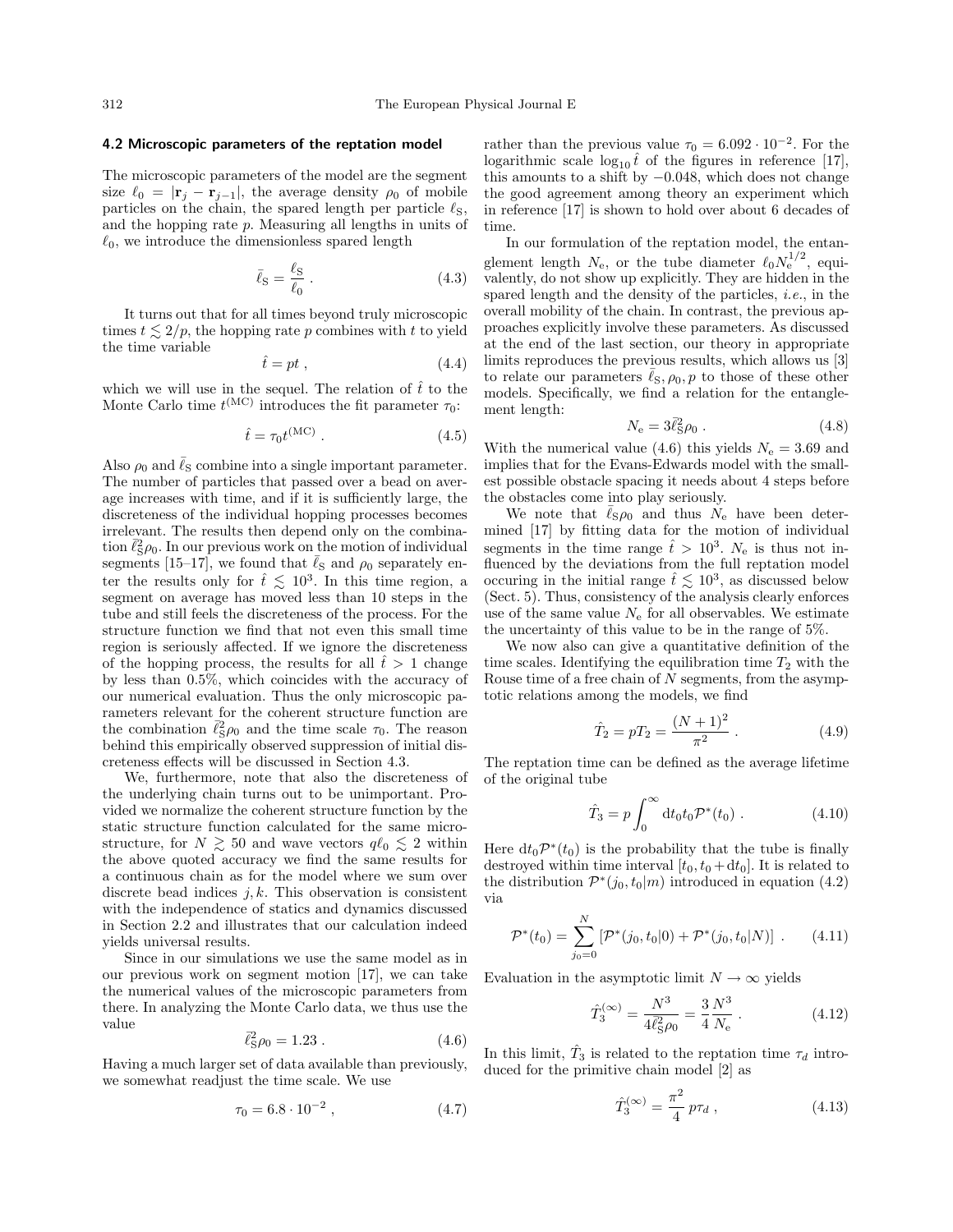which is the relation used in Section 3 in our analysis of the primitive chain model.

#### 4.3 Qualitative discussion of the coherent structure function

Tube destruction, tube length fluctuations, and internal relaxation are different facets of the same microscopic dynamics. Therefore, any separation of these processes is to some extent artificial. Yet some rough discussion based on these concepts is useful with regard to the interpretation of the data presented in Section 5.

We first consider tube length fluctuations  $\Delta L$ . Here a precise definition is possible by identifying  $\Delta L$  with the fluctuations of the total spared length. On average the spared length equals  $\ell_S \rho_0 N$ , where  $\rho_0 N$  is the average number of particles on the chain. Since the fluctuations of the particle number are essentially Gaussian distributed we find

$$
\frac{\Delta L}{\ell_0} \approx \bar{\ell}_{\rm S} \sqrt{\rho_0 N} = \sqrt{\frac{1}{3} N_{\rm e} N} \,, \tag{4.14}
$$

where  $N_e$  is introduced via equation (4.8). Within the equilibration time  $T_2$  tube length fluctuations on average on both chain ends replace a piece of length  $\Delta L/2$ of the original tube by a new piece. In real threedimensional space, this new piece has an average extension of  $\sqrt{\ell_0 \Delta L/2}$ , and to observe the effect, the scattering vector must obey  $q^2 \ell_0 \Delta L/2 \gtrsim 1$ , or

$$
q^2 \ell_0^2 \gtrsim \sqrt{\frac{12}{N_{\rm e}N}}\,,\tag{4.15}
$$

equivalently. For large wave vectors, the coherent structure function  $S_c(q,t;N)$  is determined by the part of the original tube that still exists at time t. Taking only tube length fluctuations into account, we, therefore, find for  $t \approx T_2$ :

$$
\bar{S}_{\rm c}(q, T_2; N) = \frac{S_{\rm c}(q, t; N)}{S_{\rm c}(q, 0; N)} \approx \frac{N - \Delta L/\ell_0}{N}
$$

$$
\approx 1 - \sqrt{\frac{N_{\rm e}}{3N}},
$$
(4.16)

provided q is large compared to the bound  $(4.15)$ . This estimate yields the effect of fully developed tube length fluctuations. With increasing chain lengths it is clearly suppressed, but it should be well visible up to fairly long chains  $N/N_e \approx 10^2$ .

Tube destruction in the sense of the primitive chain model is responsible for the main part of the decay of the coherent structure function. According to equation (4.16), it is the dominant effect as soon as  $1 - S_c(q,t,N) \gg$  $\sqrt{N_e/3N}$ . For  $t \to T_2$ , it is strongly correlated with tube length fluctuations which, seen from a microscopic point of view, drive the tube destruction. It, therefore, is no surprise that evaluating the coherent structure function of the primitive chain model,  $\bar{S}_{DE}(q^2 R_{\rm g}^2, t/T_3)$ , for  $q^2 R_{\rm g}^2 \gg 1$ 

and time  $t = T_2$ , we find a decrease of the same order of magnitude as that due to tube length fluctuations:

$$
1 - \bar{S}_{DE} \left( q^2 R_g^2, \frac{T_2}{T_3} \right) \stackrel{q^2 R_g^2 \gg 1}{=} 1 - \bar{S}^{(c)}(T_2, N)
$$
  
\n
$$
= \sqrt{\frac{2 T_2}{\pi T_3}} + O(e^{-\text{const } T_3/T_2})
$$
  
\n
$$
\approx \sqrt{\frac{8}{3\pi^3} \frac{N_e}{N}} + O(e^{-\text{const } N}).
$$
\n(4.17)

Recall that  $\bar{S}^{(c)}(t, N)$  (Eq. (3.6)) is the limit of  $\bar{S}_{\text{DE}}$  for  $q^2 R_{\rm g}^2 \gg 1$ . Comparison of equations (4.16, 4.17) illustrates that tube length fluctuations cannot properly be separated from tube destruction. Being of the same order of magnitude for  $t \approx T_2$ , they strongly interfere in the full theory.

We finally note that the use of  $T_3$  as fit parameter, necessary to fit the results of the primitive chain model to our data, illustrates that tube length fluctuations influence the efficiency of tube destruction for all times [6], even for chains of lengths  $N/N_e \approx 100$ .

Internal relaxation can be analyzed by considering a subchain of length  $M$  in the center of an infinitely long chain. We thus consider the coherent structure function

$$
S_{\rm c}(q, t; M, \infty) = \sum_{j,k=1}^{M} \left\langle \overline{e^{i\mathbf{q}(\mathbf{r}_j(t) - \mathbf{r}_k(0))}} \right\rangle^{\infty} . \tag{4.18}
$$

Within time t, segment j is displaced along the tube by  $\bar{\ell}_s n$ steps, and since the tube has a random walk conformation, the average over the paths of segment  $j$  yields

$$
\left\langle e^{i\mathbf{q}(\mathbf{r}_j(t)-\mathbf{r}_k(0))} \right\rangle^\infty = e^{-\bar{q}^2|j+\bar{\ell}_\mathrm{s}n-k|}
$$

.

This expression is to be averaged over the distribution  $\mathcal{P}_1(n,t)$  of the number n of particles that diffused over bead  $j$ . We note that in the situation considered here  $\mathcal{P}_1(n,t)$  is independent of j, since the process is translationally invariant along an infinitely long chain. We thus find

$$
S_{\rm c}(q, t; M, \infty) = \sum_{n = -\infty}^{+\infty} \mathcal{P}_1(n, t) \sum_{j, k=1}^{M} e^{-\bar{q}^2 |j + \bar{\ell}_s n - k|}.
$$
\n(4.19)

Now shifting  $j + \bar{\ell}_S n \rightarrow j$ , we can rewrite this expression as

$$
S_{c}(q, t; M, \infty) = \sum_{n=-\infty}^{+\infty} \mathcal{P}_{1}(n, t) \left\{ \sum_{j,k=1}^{M} e^{-\bar{q}^{2} |j-k|} + \sum_{k=1}^{M} \left[ \sum_{j=M+1}^{M+\bar{\ell}_{s}n} e^{-\bar{q}^{2} |j-k|} - \sum_{j=1}^{\bar{\ell}_{s}n} e^{-\bar{q}^{2} |j-k|} \right] \right\}.
$$
 (4.20)

Since  $\mathcal{P}_1(n,t)$  is normalized to 1, the first term in equation (4.20) yields the static structure function of the subchain. All time dependence results from the motion of the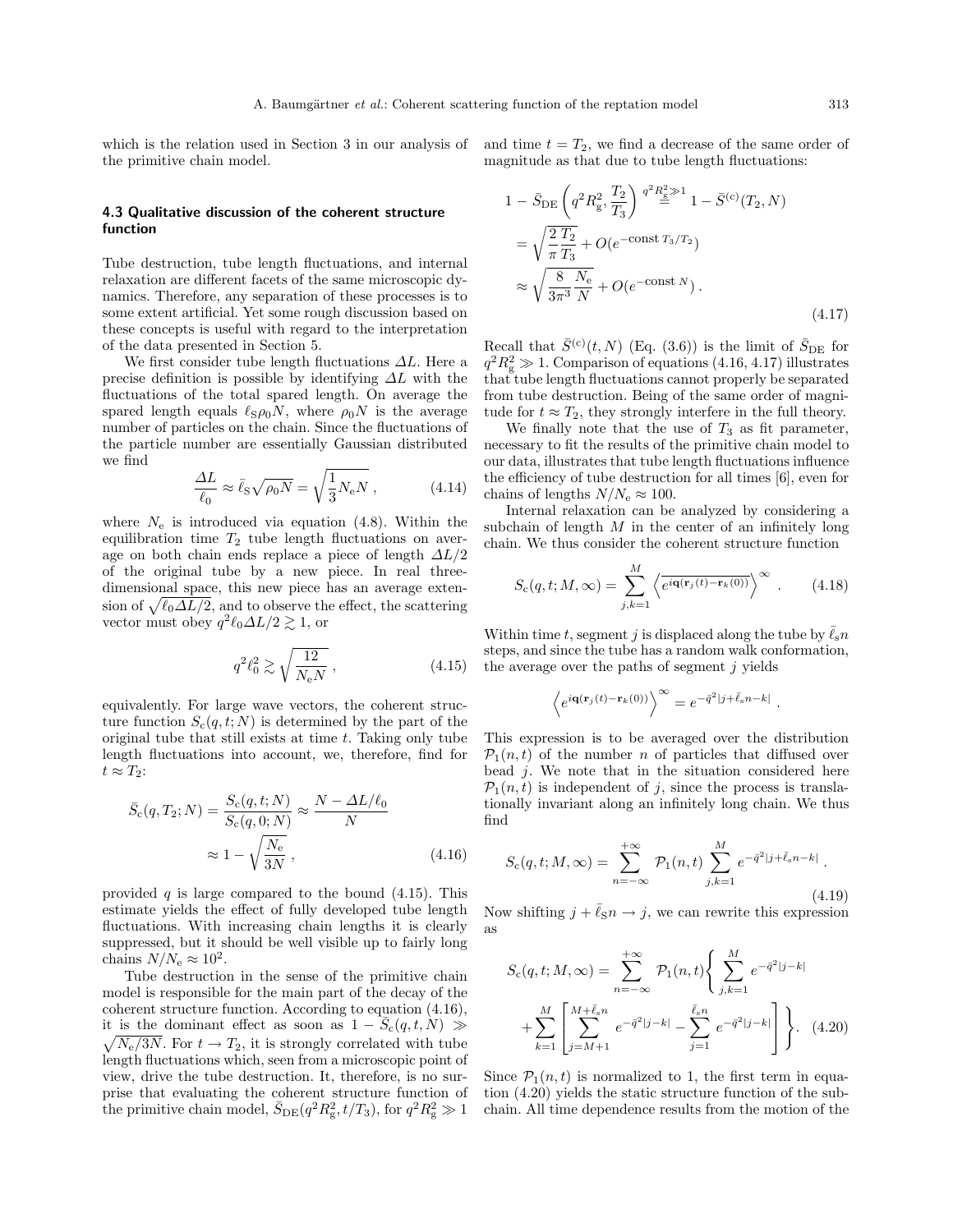end pieces of the subchain and thus is due to the length fluctuations and the shift of the subchain in the tube. Proper interior relaxation within the subchain has no effects on the coherent structure function.

We want to stress that this does not imply that our theory neglects interior relaxation. The basic relation (4.19) only exploits the fact that the segment  $j$  has carried out a random walk of  $\ell_{\rm S}n$  steps. It does not imply that this walk is along the precise original configuration of the chain. Rather the path will have changed by the motion of other segments, *i.e.*, internal relaxation. What our result shows is that the effects of interior relaxation average out in the structure function as calculated within the reptation model. This also explains the observation in Section 4.2 that the discreteness of the individual steps is unimportant numerically. It yields only a correction to the second term in equation (4.20), which by itself is very small in the time range  $\hat{t} \lesssim 10^3$ , where discreteness corrections might show up. Deviations among theory and data which we will find for short times and wave vectors of the order of the inverse segment size therefore must originate from effects not taken into account in the reptation model.

In this context some further remark on the model of Rouse motion in a coiled tube seems appropriate. Concerning the dynamics along the tube, our hopping model is essentially equivalent to Rouse motion. Specifically, beyond microscopic times the motion of individual segments approaches Rouse-type motion, as has been shown in reference [16], Section 3. The difference found for the structure function results from the imposed initial conditions, only. It reflects the fact that the structure function measures correlations between two segments  $j, k$  and thus is influenced by the initial configuration of the subchain connecting  $j$  with  $k$ .

To summarize, we have seen that in the limit  $N \rightarrow$  $\infty$  with  $q^2 R_g^2 \sim q^2 N$  kept fixed, the coherent structure function of the total chain varies only on scale  $T_3$ . In this limit,  $\bar{S}_c(q,t;N)$  is given by the primitive chain model. For shorter chains, tube length fluctuations come into play. They change the effective reptation time and lead to an initial decrease of  $\bar{S}_c$  on time scale  $T_2$ . Both effects are important for chains up to lengths  $N/N_e \approx 10^2$ , at least. Proper internal relaxation, however, averages out.

With regard to the data presented in Section 5, we want to close this section with a brief discussion of the scattering  $S_c(q,t;M,N)$  from the central subchain of length  $M \ll N$  in a chain of finite length N. For small times (and sufficiently large wave vectors), we expect to see small fluctuations of the length of the part of the tube occupied by the subchain. Since, however, these fluctuations do not lead out of the original tube, they are much less efficient in reducing the scattering function than the tube length fluctuations relevant for the total chain: on average, up to times of the order of the relaxation time  $T_2(M)$  of the subchain, its position in the tube has not changed seriously. A definite decrease of  $S_c(q, t; M, N)$  sets in for times large enough for the subchain to leave its original part of the tube. For very large chain lengths  $N$ , this may occur for times  $t \ll T_2(N)$ . S<sub>c</sub> then decreases like

 $t^{-1/4}$ , this law reflecting the  $t^{1/4}$ -law (Eq. (1.1)) for the motion of an internal segment. For  $T_2(N) \ll t \ll T_3(N)$ , the motion of the subchain is driven by particles created by the chain ends which leads to a decrease like  $t^{-1/2}$  (cf. Eq.  $(1.1)$ ). Finally, of course, this behavior is cut off by tube destruction reaching the position of the subchain. On the quantitative level this behavior can be extracted from our theory. In the discussion of our data in some figures we will include curves which show the effect of relaxation of the (sub-) chain moving in an infinitely long tube, i.e., neglecting all tube renewal effects.

#### 4.4 Approximate analytical parameterization of our results for the total chain

The integral equations which yield the normalized coherent structure function  $\bar{S}_c(q,t;N)$  of the full reptation model, can be solved only numerically. Furthermore, also the kernel and the inhomogeneity in these equations do not take a simple form [3]. In particular, the inhomogeneity is given by some integral with a lengthy integrand. Thus, to present the results in a more easily tractable form some more or less heuristic analytical parameterization might be useful.

It should be clear that such a parameterization cannot be very simple. The coherent scattering function involves two time scales:  $T_2$  and  $T_3$ . Furthermore, also wave vector and chain length combine into two relevant variables:  $q^2 R_{\rm g}^2$  and  $q^2 \ell_0^2 \sqrt{N_{\rm e}N} \sim q^2 R_{\rm g}^2 \sqrt{N_{\rm e}/N}$ . The latter variable should govern the contribution of tube length fluctuations (cf. Eq. (4.15)). In searching for a reasonable parameterization, we exploit the fact that for very long chains our results reduce to those of the primitive chain model. Furthermore, as shown in Section 3.1, the functional form of  $\bar{S}_{c}$ , given by this model, can be used to fit the long-time tail also for non-asymptotic chain lengths. This suggests to use an ansatz similar to de Gennes' form (3.9):

$$
\bar{S}_{\text{Fit}}(q, t; N) = (1 - B)H(q, t; N) + B\bar{S}_{\text{DE}}\left(q^2 R_g^2, \frac{\hat{t}}{\hat{T}_{3, \text{Fit}}}\right). \tag{4.21}
$$

The function  $\bar{S}_{\text{DE}}(Q, \tau)$  is given by equations (3.2–3.5). Analyzing the numerical results of our theory in a large range of wave vectors and chain lengths which exceeds that used in the simulations, we find that the effective reptation time weakly depends on  $q$ . We use the expression

$$
\hat{T}_{3,\text{Fit}} = \frac{3}{4} N_{\text{e}}^2 \left( \frac{N}{N_{\text{e}}} \right)^3 \cdot \left\{ 1 - \left[ \frac{2.1}{(9 + N/N_{\text{e}})^{0.5}} - \frac{2.5}{9 + N/N_{\text{e}}} \right] \right. \left. \cdot \left( 1 + \frac{0.25}{(1 + 0.3q^2 R_{\text{g}}^2)^2} \right) \right\}.
$$
\n(4.22)

The leading term gives the asymptotic law(4.12), the first correction is of order  $\sqrt{N_e/N}$ , in agreement with a result by Doi [6]. The prefactor of this correction differs somewhat from Doi's result. However, it must be noted that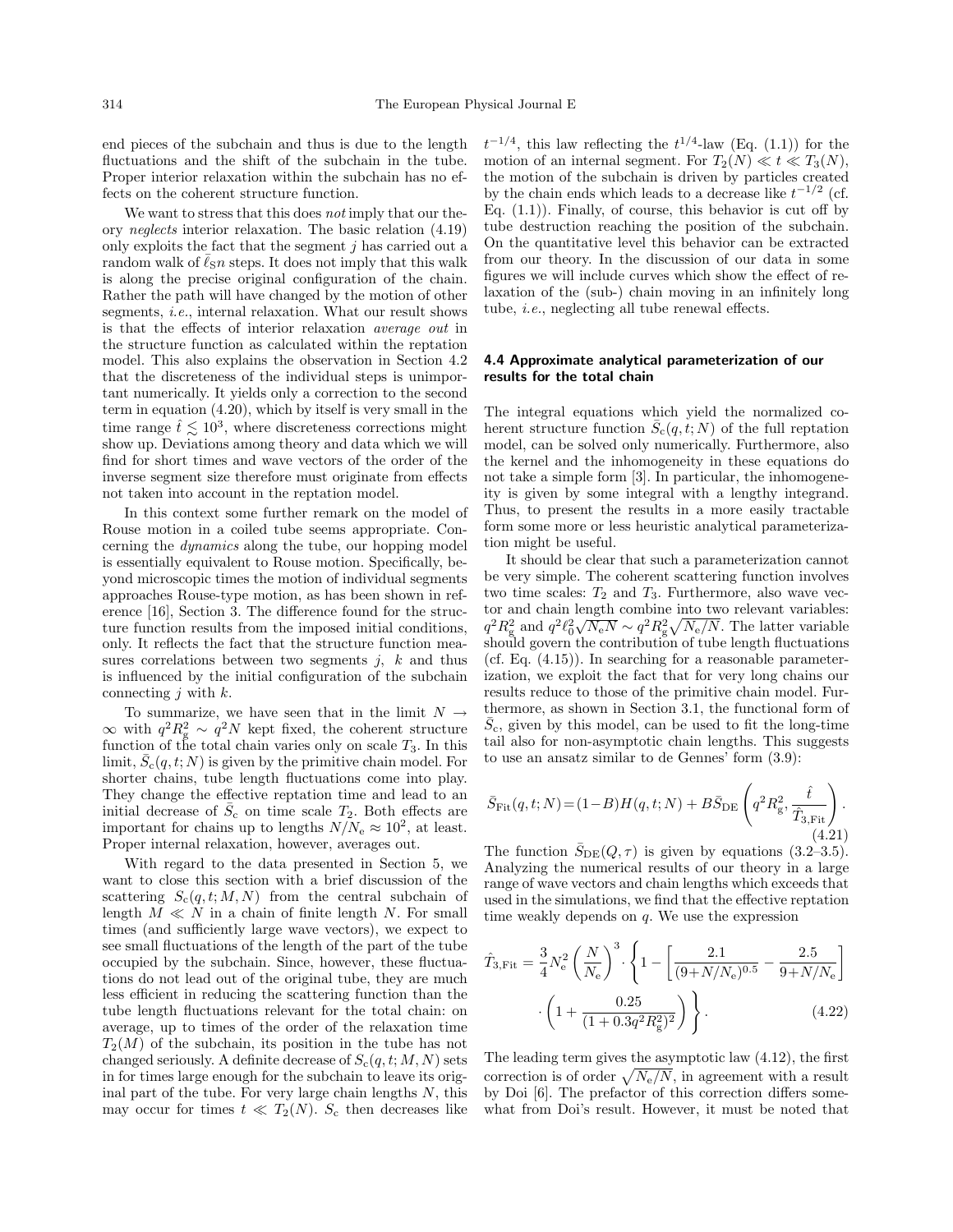equations (4.21–4.25) are meant to reproduce the scattering function in a wide parameter range. Thus, equation (4.22) should not literally be compared to Doi's result.

We now turn to the coefficient  $B$ , which is taken as

$$
B = \exp\left\{-\left(\frac{q^2 R_g^2 \sqrt{\frac{N_e}{N}}}{1 + q^2 R_g^2 \sqrt{\frac{N_e}{N}}}\right)^{0.6} \frac{2.8}{2.4 + \sqrt{N/N_e}}\right\}.
$$
\n(4.23)

This form is consistent with the discussion of the influence of tube length fluctuations given in the previous section. B tends to 1 for  $q^2 R_g^2 \sqrt{N_e/N} \ll 1$  and yields  $B \approx 1 O(\sqrt{N_{\rm e}/N})$  in the limit  $N \to \infty$ , q fixed.<br>The initial decrease of the scattering function over a

sizeable range of time is approximated by a stretched exponential with an effective exponent which strongly decreases with increasing  $q^2 R_g^2$ . We take

$$
H(q, t, N) = \exp\left\{-\left(\frac{\hat{T}_2}{\hat{T}_{3, \text{Fit}}}\right)^{x_1} \left[3.2\left(\frac{q^2 R_{\text{g}}^2}{0.7 + q^2 R_{\text{g}}^2}\right)^2 \frac{\hat{t}}{\hat{T}_2}\right]_{(4.24)}^{x_2}\right\},\tag{4.24}
$$

$$
x_1 = 0.1 + \frac{0.9}{1 + 0.2q^2 R_g^2},
$$
  
\n
$$
x_2 = 0.25 + \frac{0.75}{1 + 0.1q^2 R_g^2}.
$$
\n(4.25)

We recall equation (4.9):  $\hat{T}_2 = (N+1)^2/\pi^2$ .

The parameterization  $(4.21-4.25)$  is fitted to the numerical evaluation of our theory in the range  $0.1 \le q^2 R_g^2 \lesssim$ 50;  $10 \leq N/N_e \leq 340$ ;  $0 \leq \hat{t} < \infty$ . In most of that range it reproduces our full results within deviations less than 0.015 in absolute value. It becomes worse for shorter chains  $(N/N_e \leq 30)$  and larger wave vectors  $(q\ell_0 \geq 2)$ in the large-time regime  $(\hat{t} \geq 0.1\hat{T}_3)$ . In this region the large-time tail predicted by the full theory deviates somewhat from the functional form given by the primitive chain model, and also small differences between the continuous and the discrete version of the model start to showup. For  $N/N_e \lesssim 10$  our theory breaks down, mainly due to the fact that tube length fluctuations become important even for  $\hat{t} \approx \hat{T}_3$ . They thus affect the kernel  $\mathcal{P}^*(j_0 t_0|m)$ of the integral equation (4.2), and this effect has not been considered in our theory.

In the sequel we compare our Monte Carlo data to the results of the numerical evaluation of our full theory. It should be noted, however, that on the scale of the plots shown the difference between the results of the full theory and the effective parameterization (4.21–4.25) would be almost invisible.

# 5 Comparison of Monte Carlo data to full reptation theory

The reptation model in full detail treats the motion along the tube axis, but it does not account for all relaxation



Fig. 7. Monte Carlo data for  $\bar{S}_c(q,t,N)$  compared to reptation theory (full line), as function of  $\log_{10} \hat{t}$ . Chain length  $N = 80$ ; wave vector  $q = 0.5024$  ( $q^2 R_{\rm g}^2 = 3.32$ ). Long-dashed line: best fit to the primitive chain model ( $\bar{S}_{\text{DE}}$ ). Short-dashed line:  $\bar{S}_{\text{c}}$ calculated neglecting tube destruction. The arrow points to  $T_2$ , the heavy slash gives  $T_3$ . Data, small dots: average over  $10<sup>4</sup>$  short-time runs; heavy dots: averages over 50 medium-time runs.

processes in a realistic chain. In particular, motions "perpendicular to the tube", like the creation and decay of larger side branches, will be present for the Monte Carlo chain but are not treated properly in the reptation model. Since larger side branches emerge by fusion of hairpins, they, in the framework of our model, would introduce some kind of interaction of the particles. Scattering vectors of magnitude  $q \approx 1$  certainly resolve such effects which result in some additional relaxation on a microscopic time scale. In fitting the data to the theory we therefore allow for a phenomenological amplitude  $A \leq 1$ , multiplying the normalized structure function  $\bar{S}_c(q,t;N)$  calculated for pure reptation. We typically find values  $A \approx 0.9$  for  $q = 1$ ,  $A \approx 0.98$  for  $q = 0.5$ , and  $A \approx 1$  for all smaller q measured. Thus, the deviations among theory and data which are found for small times, rapidly decrease with decreasing  $q$ .

For a first illustration, in Figure 7 we show our results for  $N = 80, q = 0.5024 (q^2 R_g^2 = 3.32)$ . Data points result from runs extending to  $10^5$  or  $10^8$  Monte Carlo steps. The full curve gives the result of our theory, with the amplitude adjusted to  $A = 0.985$ . Long dashes represent a fit to the primitive chain model, with  $B_{\text{DE}}$  and  $\hat{T}_3 = \tau_0 T_3^{\text{(MC)}}$  taken from Table 1. The short-dashed curve results by neglecting tube destruction and is calculated as the structure function of a chain of length  $N$  in an infinitely long tube. Since the primitive chain model takes care only of tube destruction, the difference among the two dashed curves is due to tube length fluctuations. Thus Figure 7 demonstrates that the tube length fluctuations strongly influence the structure function up to times  $t \approx T_2$ . For much larger-times tube destruction is the dominant process.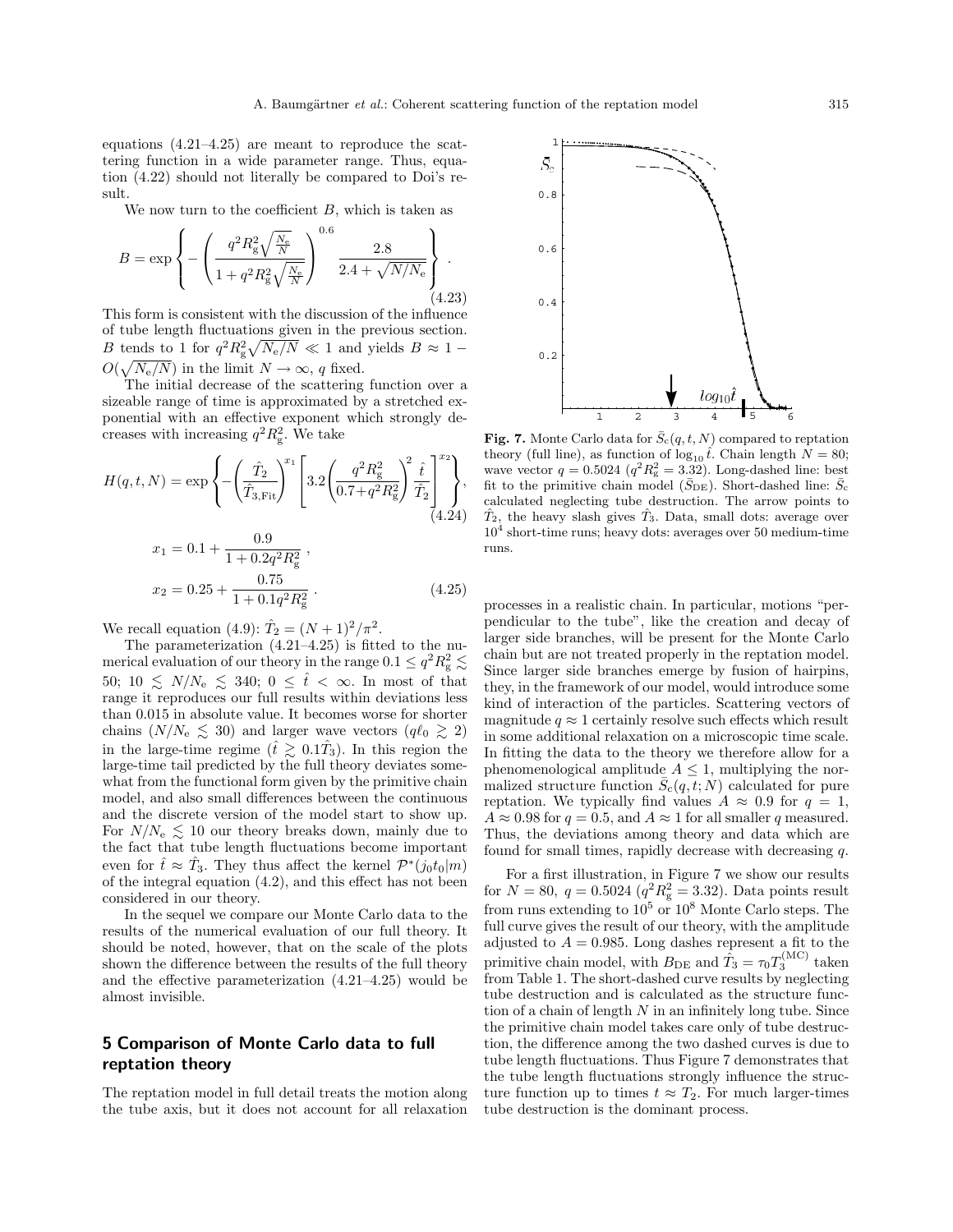

Fig. 8. Data compared to reptation theory.  $N = 160; q =$ 0.1  $(q^2 R_{\rm g}^2 = 0.267); q = 0.5 (q^2 R_{\rm g}^2 = 6.665); q = 1.0 (q^2 R_{\rm g}^2 =$ 26.61). Arrow:  $\hat{T}_2$ ; slash:  $\hat{T}_3$ . Small dots: short-time runs; heavy dots: runs for intermediate time; circles: long-time runs. The time regimes overlap. Some error bars (two standard deviations) are also given.



**Fig. 9.** Same as Figure 8, but for  $N = 320$ ;  $q = 0.25$   $(q^2 R_g^2 =$ 3.33);  $q = 0.5$   $(q^2 R_g^2 = 13.33)$ ;  $q = 1.0$   $(q^2 R_g^2 = 53.22)$ .

These results are typical for all chain lengths and wave vectors. Figures 8 and 9 show our results for  $N = 160$  and 320, respectively. Beyond some short-time regime, we find excellent agreement between theory and data, with only the amplitude  $A = A(q, N)$  taken as adjustable parameter. Comparing Figure 9 to Figure 4, (note the difference of times scales:  $\log_{10} t = \log_{10} t^{(\text{MC})} - 1.167$ , we again see the effect of tube length fluctuations: for  $N = 320$ , the primitive chain model can fit the data only for  $t \gtrsim 20T_2$ . For smaller times, tube length fluctuations become relevant, their effect increasing with increasing  $q$ , as expected. For  $N = 160, q = 0.1 (q^2 R_g^2 \approx 0.267)$ , scattering cannot resolve the structure of the tube and the effect of tube



Fig. 10. Coherent structure function of the central piece of length  $M = 80$  in a chain of length  $N = 320$ , normalized to the static structure function of a chain of length  $M$ . Wave vector  $q = 0.5$ . Full line: full result of the theory; broken line: result neglecting tube destruction. The long slash through the curve at  $\log_{10} \hat{t} \approx 6.27$  gives the time where tube destruction on average reaches the subchain  $M = 80$ , as derived from our theory. Other symbols as in Figures 8 and 9.

length fluctuations is suppressed. The corresponding curve shown in Figure 8 essentially coincides with the result of the primitive chain model, provided we adjust the effective time scale  $T_3$ .

To gain additional information on the chain dynamics, we also measured and calculated the structure function of the central piece of length  $M$  in a chain of length  $N$ . Figure 10 shows our results for  $M = 80$ ,  $N = 320$ ,  $q = 0.5$ . With these parameter values it is directly comparable to Figure 7, where  $M = N = 80$ ,  $q = 0.5024$ . The central piece evidently is not influenced by tube length fluctuations. In contrast to Figure 7, the decrease of  $\bar{S}_c(q,t;M,N)$ , in Figure 10 must be due to relaxation within the initial tube, up to times where tube destruction reaches the subchain measured. Indeed, in Figure 10 the structure function calculated neglecting tube destruction (broken line) over a large time range coincides with the results of our full theory and simulations. The time  $T_R(M, N)$  it needs for tube destruction to reach the subchain, can be estimated from the relation

$$
\bar{\ell}_{\rm S} n_{\rm max}(T_{R(M,N)}) = \frac{1}{2}(N-M) \,. \tag{5.1}
$$

This time is indicated in Figure 10 and is close to the time where the dashed line starts to deviate from our full result. Recall from Section 4.1 that  $\ell_{\text{S}}n_{\text{max}}(t)$  gives the average length of the end-piece of the tube that has been destroyed up to time t.

As pointed out in Section 4.3, the decrease of  $\bar{S}_{\text{c}}(q, t; \dot{M}, N)$  seen in Figure 10 in the range  $t < T_R(M, N)$ is not due to relaxation within the subchain  $M$  considered, but results from the internal dynamics of the total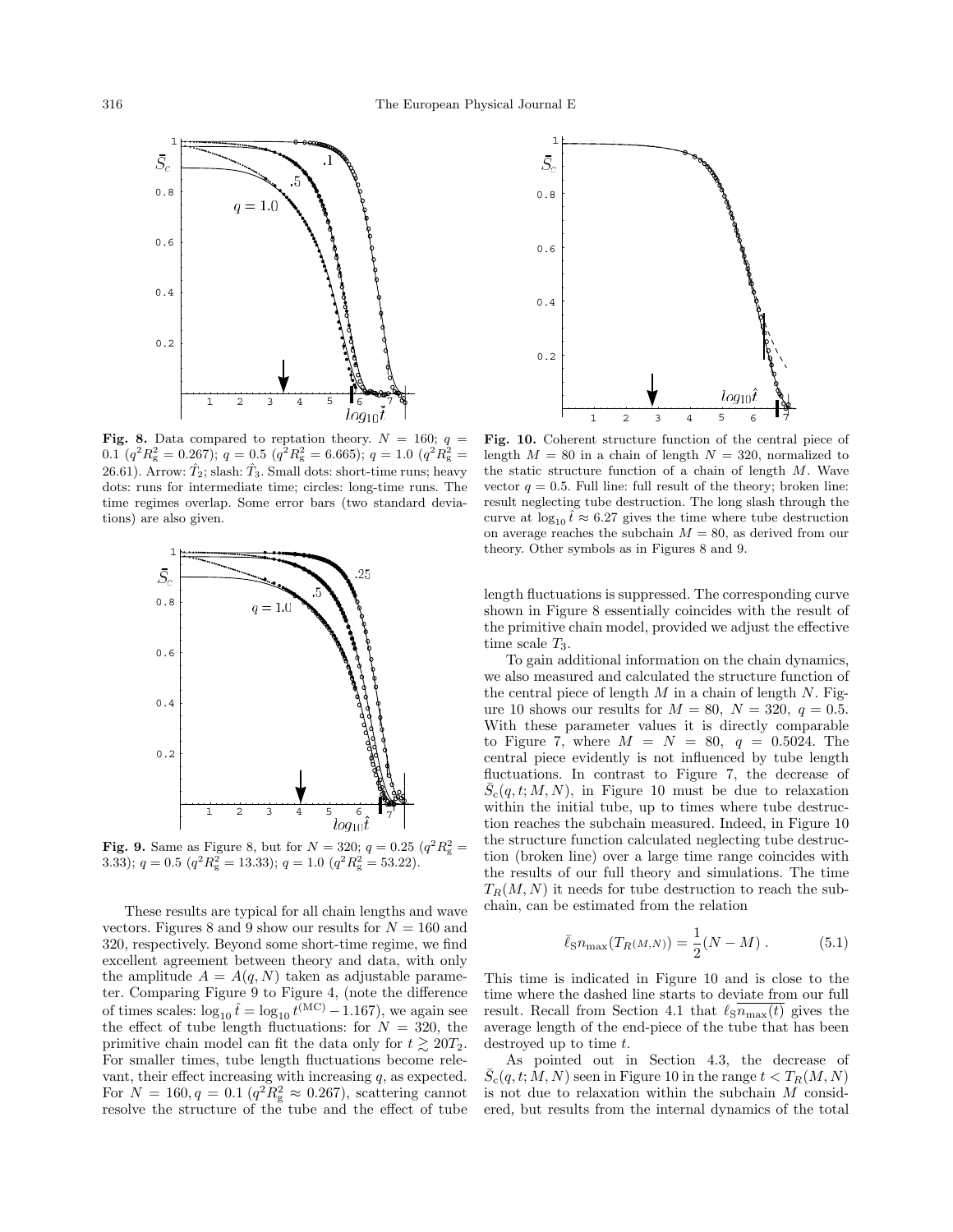

Fig. 11. Normalized coherent structure functions of central subchains of lengths M in a chain of length  $N = 320$ . Wave vector  $q = 1.0$ .  $M = 320$  represents scattering from the total chain. Symbols are as in Figures 8, 9.

chain which leads to fluctuations of the position of the subchain in the original tube. This is illustrated in Figure 11, which for given  $N = 320$  and  $q = 1.0$  compares the scattering from central subchains of lengths  $M = 40, 80, 160, 320$ . We note some peculiar behavior: as function of time, the normalized scattering function of the total chain  $M = N = 320$  initially decreases faster and eventually crosses results for internal pieces. This shows the efficiency of tube length fluctuations in comparison to the internal dynamics of the chain. According to the discussion of Section 4.3, subchains  $M \lesssim N - \sqrt{\frac{1}{3}N_{\rm e}N} \approx 300$ (for  $N = 320$ ) are not influenced by tube length fluctuations, and for a large time range scattering from such subchains is determined by the diffusive motion of the total subchain in the initial tube. Since the diffusion coefficient of this motion scales as  $1/M$ , the diffusion of the longer subchains is very slow. Taking place in the initial tube, it is also less efficient in reducing  $\bar{S}_c$  than tube length fluctuations or the tube destructing shift of the total chain. For these reasons, the normalized coherent scattering for  $M = 160$  stays above the result for the total chain up to times  $t \approx T_3(N)$ . For larger times the theory predicts that as for the shorter subchains the normalized scattering from subchain  $M = 160$  falls below the scattering from the total chain, but the effect is too small to be visible in Figure 11, and it is clearly not resolved by the accuracy of the data. We also note that tube destruction reaches the initial position of the subchain  $M = 160$  only for  $pT_R(160, 320) \approx 10^{5.8}$ . With decreasing M, diffusion in the tube becomes faster, and for the shortest subchain,  $M = 40$ , we see indications of a new regime: the slope of the curve seems to change near  $\hat{t} = 10^{5.4}$ . A doubly logarithmic plot reveals that in the range  $10^{5.4} \leq \hat{t} \leq 10^{6.1}$ <br>the data approach a  $\hat{t}^{-1/2}$ -law, and the upper bound of this interval is close to the time  $pT_R(40, 320) \approx 10^{6.4}$ .



Fig. 12. Deviation between theory and experiment:  $\delta S$  =  $\overline{S}$  (Monte Carlo) –  $A \cdot \overline{S}$  (theory), for  $q = 1.0$ . Connected data points: results for  $M = 40$  ( $N = 160, 320$ ),  $M = 80$  ( $N =$ 160, 320),  $M = 160$  ( $N = 320$ ) (from below). For  $M = 40$ , 80 the results for the two different lengths  $N$  of the total chain fall right on top of each other. Disconnected points:  $M = N = 160$ .

These observations are consistent with the discussion of Section 4.3.

Finally, we consider the deviations between theory and data present for  $\hat{t} \lesssim 10^3$  and large wave vectors. A first important observation is that these deviations roughly are of the same size for interior pieces of the chain as for the total chain, see Figure 11. Therefore, their dominant source cannot be searched in our treatment of tube length fluctuations in the mean hopping rate approximation. To show this in more detail, in Figure 12 we have plotted the deviation between data and theory for wave vector  $q = 1.0$  and all chains and subchains measured. We note some endeffect: for the total chain  $N = 160 = M$  the deviation is about 20% larger than for the central piece  $M = 160$  in the chain  $N = 320$ . However, the bulk of the effect is independent of  $N > M$ , as illustrated by the curves for  $M = 40$ and  $M = 80$ , which each in fact combine data for  $N = 160$ and  $N = 320$ . For these internal pieces, tube length fluctuations are irrelevant, and in the time range shown, our evaluation of the reptation model is exact within the accuracy (0.5%) of our numerics. Consequently, the initial deviations must be dominated by some relaxation in the interior of the subchain  $M$  which is not taken into account by the reptation model. We note that the amplitude A of the effect depends on  $M$  only weakly, but strongly increases with  $q$ , as is illustrated by Figures 8 and 9. It is roughly proportional to  $q^2$ . These observations are consistent with an interpretation as micro-structure effects, which clearly increase strongly with the resolving power of the experiment and are expected to showa weak dependence  $\sim 1/M$  on (sub-)chain length.

In our previous work on the motion of individual segments, we found initial transients which also decayed on a time scale  $\hat{t} \lesssim 10^3$ . These could be traced back to the discreteness of both the hopping process and the underlying chain and could be largely explained by a fully discrete analysis of our model. As mentioned in Section 4.1, it turns out that for  $\bar{S}_c(q,t,M,N)$  this discreteness numerically is irrelevant. In the light of the discussion of Section 4.3,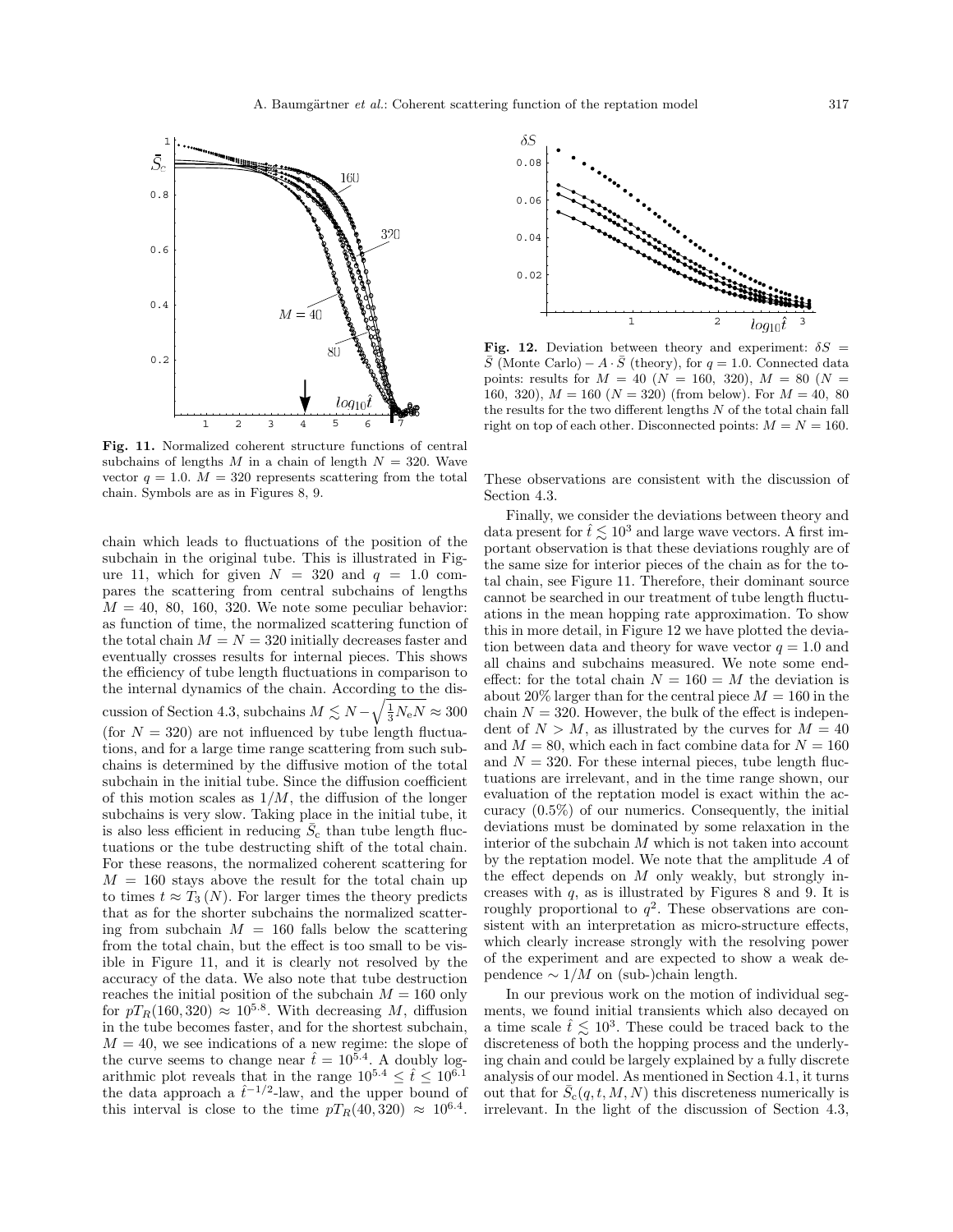this is quite understandable: the internal dynamics of the subchain averages out. We thus have to search for effects going beyond our implementation of the reptation model. One source of discrepancy immediately comes into mind. A particle sitting on a bead is not an exact representation of a hairpin. It is not clear, for instance, whether the bead sits in the tip or in the base of the hairpin. Simple estimates of such effects easily yield a correction amplitude 1−A of the desired order of magnitude. However, the dynamics of single hairpins cannot explain a time scale of order  $10^3$  since it relaxes essentially within one Monte Carlo step. Slower relaxation occurs for larger side branches. Already a structure created by fusion of two hairpins shows a relaxation time of the order of 10 MC steps. Indeed, the fusion of hairpins destroys mobile units of the Monte Carlo chain. In the language of our model this induces some dynamical interaction of the particles. We, therefore, believe that the observed initial transients are due to the interference of reptation with the dynamics of larger side branches.

### 6 Conclusions

In this paper, we presented results of simulations of the Evans-Edwards model, measuring the coherent structure function of a reptating chain in a large range of time and wave vector. This model contains the full reptational dynamics of a single chain, including internal relaxation, tube length fluctuations, and tube renewal, but omits all the dynamics of the environment. In particular, it ignores constraint release. We compared the data to two simplified versions of the reptation model as well as to our recent evaluation of the full theory. We found that the primitive chain model proposed by Doi and Edwards [4,2] yields a good fit to the data for times large compared to the Rouse time  $T_2$ , provided we allow for a phenomenological amplitude factor and treat the reptation time  $T_3$  as a second adjustable parameter. De Gennes' approach [5] which adds a contribution meant to take one-dimensional internal relaxation along the tube into account, cannot explain the data consistently. So the success of this approach in fitting neutron scattering data on polymer melts [21– 23] indicates that the local contribution  $S^{(\ell)}(q,t)$  to De Gennes' structure function phenomenologically accounts for some dynamics not contained in the reptation model. In view of our findings for the Evans-Edwards model we would search the origin of the observed initial decay in a coupling of reptation to motion perpendicular to the tube. Since in the experimental time range the initial decay accounts for most of the variation of the experimental curves [23], we have not tried to fit these curves with our theory.

Provided we allow for a single adjustable amplitude factor we find, beyond the short time range influenced by microstructure relaxation, quantitative agreement between our simulation data and our analytical evaluation [3] of full reptation theory. The theory in all details explains not only the scattering function of the total chain but also the scattering from interior subchains. Except for the phenomenological amplitude, which notably differs from 1 only for wave vectors of the order of the inverse segment size, all parameters of the theory are essentially fixed by our previous analysis [16,17] of the motion of internal segments. Thus, our version of the reptation model consistently explains both details of the internal motion and global features like the scattering function.

Our analysis shows that the effects of internal relaxation contained in the reptation model and seen, for instance, in the motion of internal segments, for the scattering functions average out. In the reptation model, the time dependence of the scattering functions is determined solely by the interplay of tube destruction and tube length fluctuations. The latter not only determine the scattering function up to times of order  $T_2$ , but also for intermediate chain lengths lead to the decrease [6] of the reptation time  $T_3$  in comparison to the asymptotic law, clearly seen also in the scattering function. Numerically evaluating our theory, we found these effects to be well visible up to chain lengths of the order of 300 entanglement lengths. This is obvious from the numerical parameterization of our results, given in Section 4.4.

Our theory deviates from the results of the simulation in the initial time region  $\hat{t} \lesssim 10^3$ . We stress that this is not due to the approximations inherent in our treatment of tube destruction. Deviations of the same order of magnitude occur for the total chain and for internal subchains, and the coherent structure function of internal subchains in the initial time region is not affected by our approximations. Thus, the need to introduce some phenomenological parameter to take short time relaxation into account illustrates that even for the Evans-Edwards model, which is the most accurate computer-experimental implementation of the reptation model we can think of, some relaxation "perpendicular" to the tube shows up. Clearly, for a melt, such effects must be much larger. However, our analysis suggests some way to suppress these contributions. The scattering from a chain of length  $N = M$  should be compared to the scattering from the central piece of length M in a chain of length  $N \approx 2M$ . Up to small end-effects, the difference of the two coherent scattering functions should be due to reptation alone, and can be calculated from our theory. To observe an effect, the experiments must cover a time range extending at least up to the Rouse time, with chain length being of the order  $N/N_e \gtrsim 20$ . Unfortunately, for physical experiments, this seems to be out of reach. As shown by the work of reference [10] it might be feasible in simulations.

This work was supported by the Deutsche Forschungsgemeinschaft, SFB 237.

#### References

- 1. P.G. De Gennes, J. Chem. Phys. 55, 572 (1971).
- 2. M. Doi, S.F. Edwards, The Theory of Polymer Dynamics (Clarendon Press, Oxford, 1986).
- 3. L. Schäfer, U. Ebert, A. Baumgärtner, Phys. Rev. E. 65, 061505 (2002).